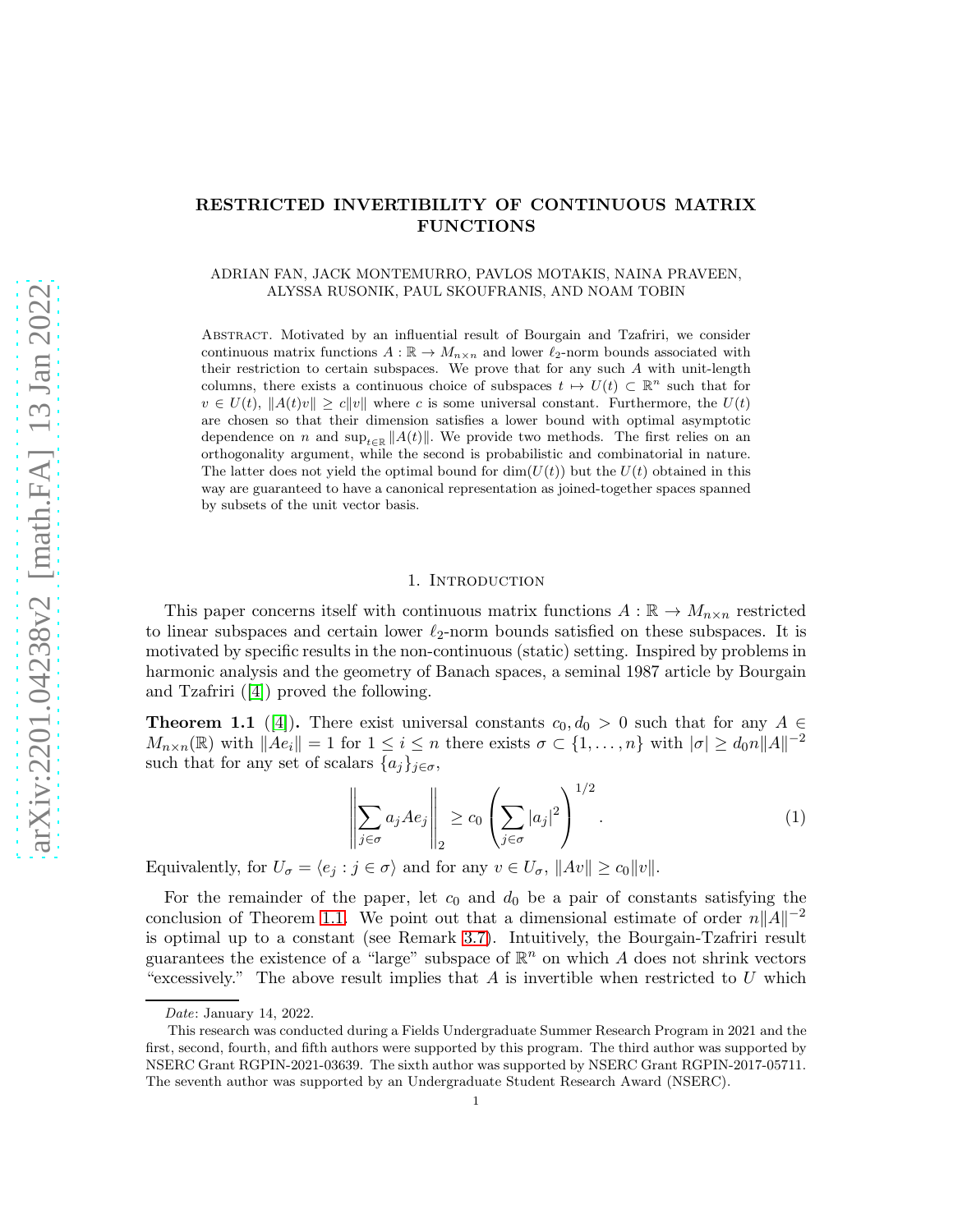was the original motivation for  $[4]$ , and hence the term restricted invertibility. The U from the above theorem is a particularly simple type of subspace namely one spanned by a subset of standard basis vectors.

Theorem [1.1](#page-0-0) from [\[4\]](#page-21-0) and subsequent work of Bourgain and Tzafriri ([\[5\]](#page-21-1), [\[6\]](#page-21-2)) are strongly related to the famous Kadison-Singer conjecture [\[9\]](#page-21-3). This was a central problem in  $C^*$ algebras that was restated by Anderson in [\[1\]](#page-21-4) as a problem about matrices and it was proved by Casazza and Tremain in [\[7\]](#page-21-5) that a certain statement that is related to Theorem [1.1](#page-0-0) is equivalent to this conjecture. Within this context (and others), Theorem [1.1](#page-0-0) has been studied, reproved, and generalized many times including results by Vershynin in [\[19\]](#page-22-0), by Spielman and Srivastava in [\[18\]](#page-22-1) (who showed that for  $0 < \varepsilon < 1$  one can choose  $c_0 = \varepsilon^2$  and  $d_0 = (1 - \varepsilon)^2$ , and by Naor and Youssef in [\[16\]](#page-21-6). Using some of the techniques developed in [\[18\]](#page-22-1), Marcus, Spielman, and Srivastava eventually solved the Kadison-Singer conjecture in [\[15\]](#page-21-7).

The preservation of lower  $\ell_2$ -norm bounds on subspaces is also related to a problem from infinite-dimensional Banach space theory, namely the factorization property of bounded linear operators with large diagonal. This problem has its origins in Andrew's paper [\[2\]](#page-21-8) and it has been further developed by Laustsen, Lechner, and Müller in  $[10]$ , by Lechner in  $[11]$ , by Lechner, Müller, Schlumprecht, and the third author in  $[12]$  and  $[13]$ , and others. In the finite-dimensional Euclidean setting, the problem can be stated as follows: Given  $n \in \mathbb{N}$  and  $\theta > 0$ , determine  $C > 0$  and  $m \in \mathbb{N}$  such that every norm-one  $n \times n$  matrix  $A = (a_{i,j})$  with min  $|a_{i,i}| \geq \theta$  is a  $C/\theta$ -factor of the  $m \times m$  identity matrix  $I_m$ . This means that there exist matrices L and R of appropriate dimension such that  $||L|| ||R|| \leq C/\theta$  and  $LAR = I_m$ . Theorem [1.1](#page-0-0) guarantees that one may take  $C = c_0$  and  $m \geq d_0 n \theta^2$ . The continuous version of this problem was investigated by Dai, Hore, Jiao, Lan, and the third author in [\[8\]](#page-21-13) where non-optimal estimates were given.

We turn out attention towards formulating a version of Theorem [1.1](#page-0-0) in the setting of a continuous matrix function  $A : \mathbb{R} \to M_{n \times n}$ . A point-wise application of Theorem [1.1](#page-0-0) gives that there exists a choice of subspaces of constant dimension  $U(t) \subset \mathbb{R}^n$ , for all  $t \in \mathbb{R}$  such that  $v \in U(t)$ ,  $||A(t)v|| \ge c||v||$ . However, the collection  ${U(t)}_{t \in \mathbb{R}}$  is not a priori known to satisfy any useful properties. The property of focus in this paper is continuity. We say that a collection  $\{U(t)\}_{t\in\mathbb{R}}$  of subspaces varies continuously or is a continuous collection of subspaces if the matrix function  $P : \mathbb{R} \to M_{n \times n}$ , assigning to each  $t \in \mathbb{R}$  the orthogonal projection  $P(t)$  onto  $U(t)$ , is continuous (see Definition [2.3](#page-4-0) and Theorem [2.5\)](#page-4-1). We focus on generalizing Theorem [1.1](#page-0-0) by addressing the following main problem:

<span id="page-1-0"></span>**Problem 1.** Given a continuous matrix function  $A : \mathbb{R} \to M_{n \times n}(\mathbb{R})$  satisfying pointwise the same hypotheses as those in Theorem [1.1,](#page-0-0) is it possible to find subspaces  $\{U(t)\}_{t\in\mathbb{R}}$ that vary continuously satisfying a similar lower  $\ell_2$ -norm bound? If so, are there obtainable bounds on  $\dim(U(t))$ ?

We use techniques from linear algebra, analysis, and combinatorics, and employ a probabilistic construction to obtain the desired collection  ${U(t)}_{t\in\mathbb{R}}$  with a lower bound of the dimension which is indeed optimal up to a constant. Closely related to Problem [1,](#page-1-0) is the following problem considered in [\[8\]](#page-21-13).

<span id="page-1-1"></span>**Problem 2.** Given  $n \in \mathbb{N}$  and  $\theta > 0$ , determine  $C > 0$  and  $m \in \mathbb{N}$  such that for every continuous matrix function  $A = (a_{i,j}) : \mathbb{R} \to M_{n \times n}$  with  $||A(t)|| \leq 1$  and  $\min_i |a_{i,i}(t)| \geq \theta$ for every  $t \in \mathbb{R}$  there exists continuous matrix functions  $L : \mathbb{R} \to M_{m \times n}$ ,  $R : \mathbb{R} \to M_{n \times m}$ so that  $LAR = I_m$  and  $\sup_t ||L(t)|| ||R(t)|| \le C/\theta$ .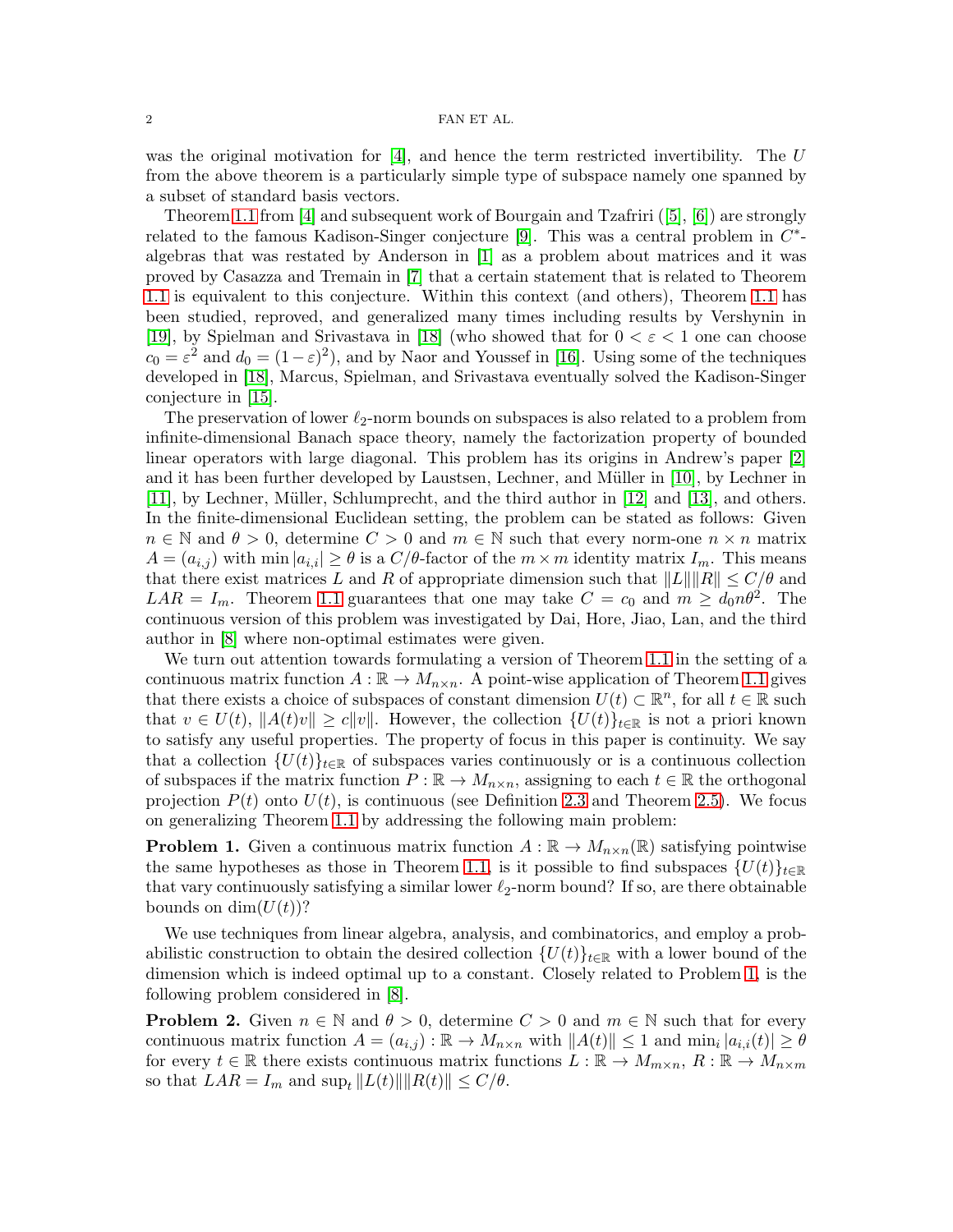In Theorem [3.9](#page-10-0) we will show that a solution to the first problem also offers one for the second. We will provide two approaches to solving these problems. The first one, presented in Section [3,](#page-6-0) allows us to recover the (up to universal constants) optimal bound:

<span id="page-2-0"></span>**Theorem 1.2.** Let  $A : \mathbb{R} \to M_{n \times n}$  be a continuous matrix function, satisfying the property that for all  $t \in \mathbb{R}$ ,  $||A(t)e_i|| = 1$  for every  $1 \leq i \leq n$ . Let  $\Lambda = \sup_t ||A(t)||$  and  $\gamma \in (0,1)$ . Then, there exists a continuous family of m-dimensional subspaces  $\{U(t)\}_{t\in\mathbb{R}}$ where  $m \ge (d_0 n / 7\Lambda^2)$  such that for every  $t \in \mathbb{R}$ , and every  $v \in U(t)$ ,  $||Av|| \ge \gamma c_0 ||v||$ .

Note that the Hilbert-Schmidt norm of each  $A(t)$  is  $\sqrt{n}$  and therefore  $\Lambda \leq \sqrt{n}$ .

The second approach yields a more rigid collection of subspaces  $\{U(t)\}_{t\in\mathbb{R}}$ . As a tradeoff, their dimensional estimate is weakened.

<span id="page-2-2"></span>**Definition 1.3.** An *m*-dimensional subspace U of  $\mathbb{R}^n$  is called a quadratic convex combination of disjoint basis vectors if there exist disjoint subsets  $\sigma_1 = \{i_1 < \cdots < i_m\}$ ,  $\sigma_2 = \{j_1 < \cdots < j_m\}$  of  $\{1, \ldots, n\}$  and  $\lambda \in [0, 1]$  such that U is spanned by the orthonormal sequence  $u_k = \lambda^{1/2} e_{i_k} + (1 - \lambda)^{1/2} e_{j_k}, k = 1, \ldots, m$ . If we wish to be more specific, we will say that U is a  $\lambda$ -quadratic convex combination of  $U_{\sigma_1}$  and  $U_{\sigma_2}$ .

<span id="page-2-1"></span>**Theorem 1.4.** There exists universal constants  $c, d > 0$  such that for all continuous matrix functions  $A: \mathbb{R} \to M_{n \times n}$  with the property that  $||A(t)e_i|| = 1$  for all  $t \in \mathbb{R}$  and  $1 \leq i \leq n$ , there exists a continuous family of m-dimensional subspaces  $\{U(t)\}_{t\in\mathbb{R}}$  of  $\mathbb{R}^n$ with  $m \geq dn/\Lambda^4$  where  $\Lambda = \sup_t ||A(t)||$  such that  $||Av|| \geq c||v||$  for every  $t \in \mathbb{R}$  and every  $v \in U(t)$ . Furthermore, each subspace  $U(t)$  is a quadratic convex combination of disjoint basis vectors.

The impact of this improved choice of subspaces on the dimensional estimate is on the exponent of  $\Lambda$ . To motivate the second method, which is presented in Section [4,](#page-11-0) we begin with a consideration of the issues that arise with a pointwise application of the Bourgain-Tzafriri result. Were we to try to merely apply Theorem [1.1](#page-0-0) pointwise given  $A: \mathbb{R} \to M_{n \times n}$ , we would be able to generate a suitable collection  $\{\sigma_t\}_{t \in \mathbb{R}}$  of subsets of  $\{1, \ldots, n\}$ . Of course, this is not enough:  $U_{\sigma_t}$  cannot be chosen uniformly with respect to t, so there is no reason to suppose that for two arbitrarily close points  $t_1, t_2$  the corresponding  $U_{\sigma_{t_1}}, U_{\sigma_{t_2}}$  would serendipitously satisfy the required continuous transition property. To see this, it is enough to notice that satisfactory sets  $\sigma_t$  at a point need not be unique.

Instead we find a suitable countable sequence of points  $(t_i)_{i\in\mathbb{Z}}$ , apply a static result à la Bourgain-Tzafriri at each such  $t_i$  to first find a subset  $\sigma_i$  of  $\{1, \ldots, n\}$  and then conclude by means of a "stitching" argument. By this, we mean that we continuously pass between  $U_{\sigma_i}$  and  $U_{\sigma_{i+1}}$  on  $[t_i, t_{i+1}]$  via quadratic convex combinations  $U(t)$  of  $U_{\sigma_i}$  and  $U_{\sigma_{i+1}}$  while simultaneously preserving the desired lower  $\ell_2$ -norm bound of  $A(t)$  on  $U(t)$ . Importantly, it is necessary that on the whole interval  $[t_i, t_{i+1}], A(t)$  already satisfies this bound on both  $U_{\sigma_i}$  and  $U_{\sigma_{i+1}}$ . But this alone is not sufficient. Without further stipulations,  $U(t)$  could fail to preserve the desired properties at some point (e.g.,  $U(t)$  and ker $A(t)$  may momentarily intersect for some  $t \in [t_i, t_{i+1}]$ , which would immediately violate the lower  $\ell_2$ -norm bound). From this, it becomes clear that there must be some relationship between  $\sigma_i$  and  $\sigma_{i+1}$ that would preserve the minimal stretch property during the "stitching" procedure. It is sufficient to require that for all  $t \in [t_i, t_{i+1}]$ ,  $A(t)$  satisfies the desired bound on the whole subspace  $U_{\sigma_i \cup \sigma_{i+1}}$ .

To achieve this, we rely on an iterative application of a modified Bourgain-Tzafriri argument. The modification introduces a dependence of each subsequent column set on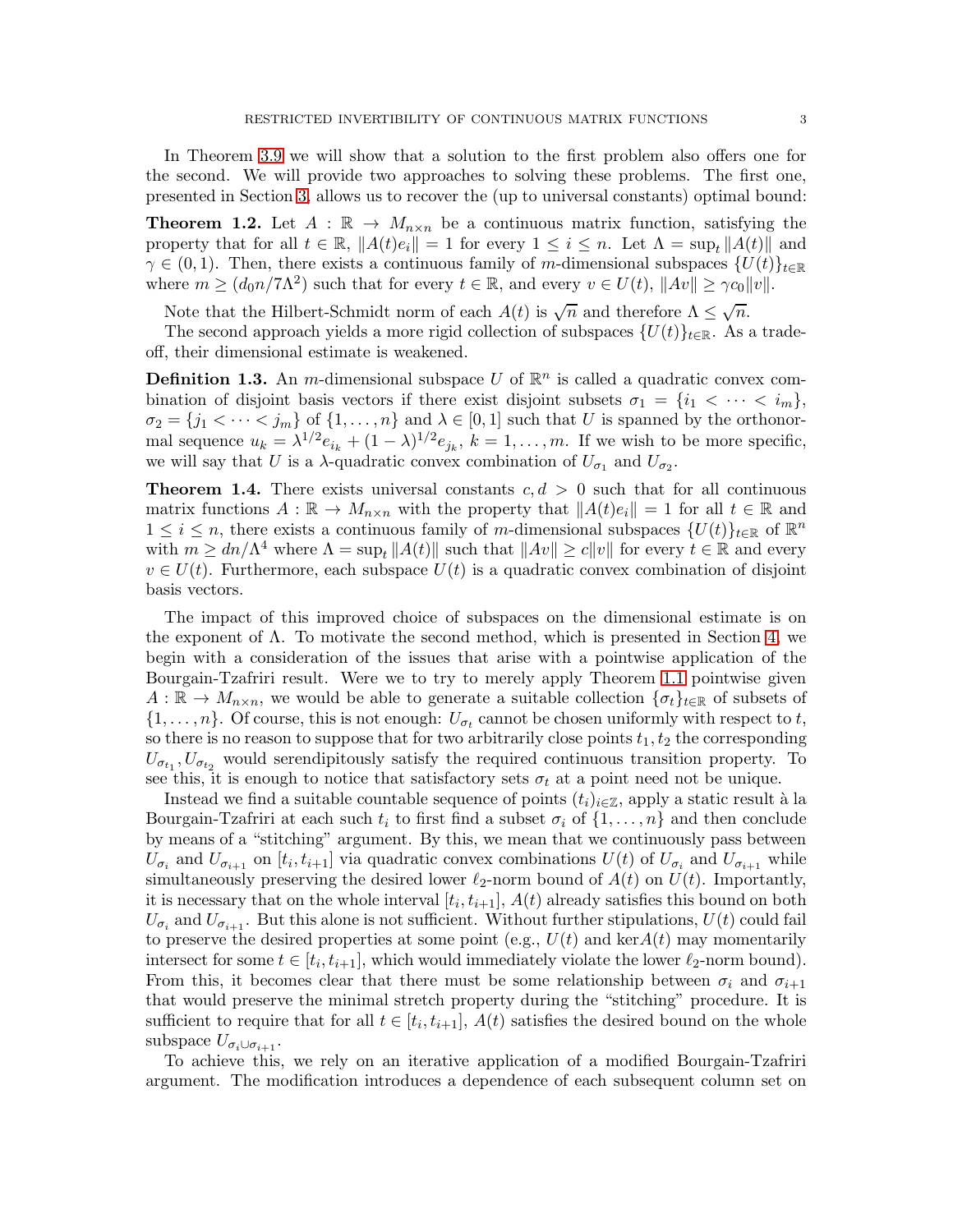the one that precedes it; the iteration consists of passing to subsets of the generated column sets, and allows for the modification to be bilateral. Then, each column set depends on both the one that precedes it and on the one that will follow. This is where the loss of optimality occurs.

Because the iterative application of the modified Bourgain-Tzafriri result incurs the loss of optimal dimension, in the proof of Theorem [1.2,](#page-2-0) we base the argument on a different way of refining the column sets. We introduce a dependence that allows for a different "stitching" argument to be made which takes place at the level of the spaces  $A(t)(U_{\sigma_i})$  and  $A(t)(U_{\sigma_{i+1}})$ . This is based on nice properties of orthogonal subspaces, to which one may conveniently pass with a judicious construction. As the Bourgain-Tzafriri result is applied once and subsequent modifications come only at the cost of worse universal constants, this optimally solves Problem [1](#page-1-0) (and, by extension, Problem [2\)](#page-1-1).

### 2. Preliminaries

In this section we recall various norms, recall the concept of continuous matrix functions, and discuss continuously varying subspaces of  $\mathbb{R}^n$ . We denote the standard basis for  $\mathbb{R}^n$ by  $\{e_1, \ldots, e_n\}$  and assume the norm on  $\mathbb{R}^n$  to be the 2-norm:  $||x|| = \left(\sum_{i=1}^n x_i^2\right)^{\frac{1}{2}}$  for all  $x \in \mathbb{R}^n$ . We begin by defining useful quantities on  $M_{m \times n}$ , the space of all real valued  $m \times n$  matrices.

**Definition 2.1.** Let  $A = (a_{i,j}) \in M_{m \times n}$ .

(i) The operator norm of A is defined as

$$
||A|| = \sup \Big\{ ||Ax|| : x \in \mathbb{R}^n, ||x|| = 1 \Big\}.
$$

If U is a subspace of  $\mathbb{R}^n$ , let  $||A|_U || = \sup{||Ax|| : x \in U, ||x|| = 1}.$ (ii) The minimal stretch of A is defined as

$$
m_A=\inf\Big\{\|Ax\|:x\in\mathbb{R}^n, \|x\|=1\Big\}.
$$

If U is a subspace of  $\mathbb{R}^n$ , let  $m_{A|U} = \inf \{ ||Ax|| : x \in U, ||x|| = 1 \}.$ (iii) The Hilbert-Schmidt norm of A is defined as

$$
||A||_{\text{HS}} = \left(\sum_{i=1}^n ||Ae_i||^2\right)^{1/2} = \left(\sum_{i=1}^m \sum_{j=1}^n a_{ij}^2\right)^{1/2}.
$$

We point out that these quantities can be equivalently defined as follows. Let  $(\sigma_i)_{i=1}^{m \wedge n}$ denote sequence of the singular values of A. Then  $||A|| = \max \sigma_i$  whereas  $m_A = \min \sigma_i$ and  $||A||_{\text{HS}} = (\text{tr}(A^T A))^{1/2} = (\sum_{i=1}^{m \wedge n} \sigma_i^2)^{1/2}$  (see, e.g., [\[14,](#page-21-14) Theorem 7.4.3]). These yield the following estimates.

$$
||A|| \le ||A||_{\text{HS}} \le (\text{rank}(A))^{1/2} ||A||.
$$

**Definition 2.2.** Let I be an interval of R. A matrix function  $A = (a_{i,j}) : I \to M_{m \times n}$  is said to be continuous if its entries  $a_{i,j}: I \to M_{m \times n}$  are continuous.

It is well known that A is continuous if and only if it is continuous as a function from the metric space  $(I, |\cdot|)$  to the normed linear space  $(M_{m \times n}, ||\cdot||)$  (see, e.g., [\[8,](#page-21-13) Lemma 3.1]).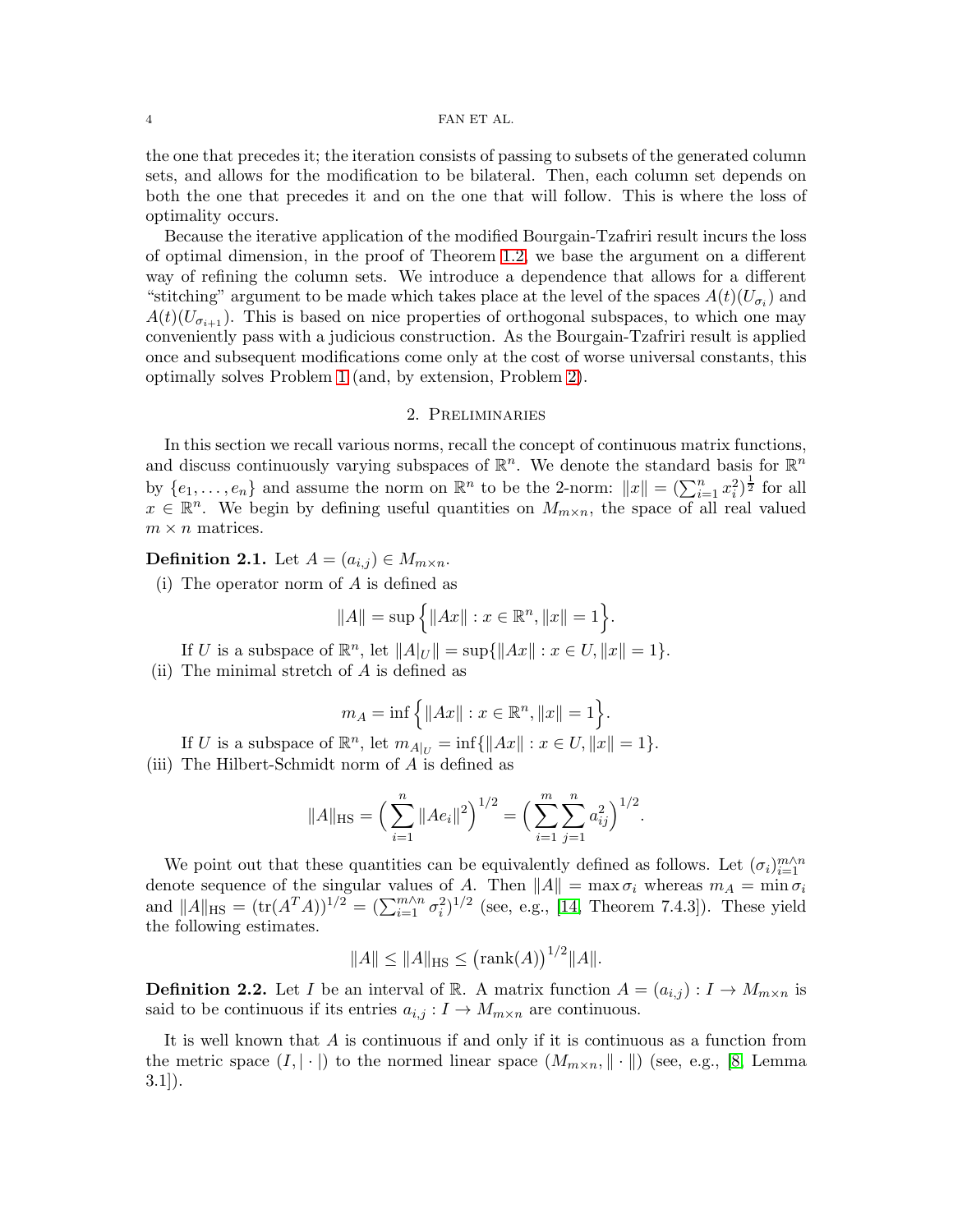<span id="page-4-2"></span><span id="page-4-0"></span>**Definition 2.3.** Let I be an interval of R and let  $\{U(t)\}_{t\in I}$  be a family of subspaces of  $\mathbb{R}^n$ .

- (i) The family  $\{U(t)\}_{t\in I}$  is said to be a continuous choice of subspaces of  $\mathbb{R}^n$  if the function  $P: I \to M_{n \times n}$  where  $P(t)$  is the orthogonal projection onto  $U(t)$  for all  $t \in I$ is continuous.
- <span id="page-4-3"></span>(ii) The family  $\{U(t)\}_{t\in I}$  is said to admit a continuous choice of basis if, for some  $m \in \mathbb{N}$ , there exist continuous  $\gamma_1, \ldots, \gamma_m : I \to \mathbb{R}^n$  so that for each  $t \in I$ ,  $\gamma_1(t), \ldots, \gamma_m(t)$  form a basis of  $U(t)$ .

<span id="page-4-5"></span>**Lemma 2.4.** If I is an interval of  $\mathbb{R}$  and a family  $\{U(t)\}_{t\in I}$  of subspaces of  $\mathbb{R}^n$  admits a continuous choice of basis  $\gamma_1, \ldots, \gamma_m : I \to \mathbb{R}^n$  then it also admits a continuous choice of orthonormal basis  $u_1, \ldots, u_m : I \to \mathbb{R}^n$ . Therefore  $\{U(t)\}_{t \in I}$  is a continuous choice of subspaces of  $\mathbb{R}^n$ .

*Proof.* Define  $u_1(t) = ||\gamma_1(t)||^{-1}\gamma_1(t)$ . By induction on  $k = 2, ..., m$  let  $\tilde{u}_k(t) = \gamma_k(t)$ *Proof.* Define  $u_1(t) = ||\gamma_1(t)||^{-1}\gamma_1(t)$ . By induction on  $k = 2, ..., m$  let  $\tilde{u}_k(t) = \gamma_k(t) - \sum_{i=1}^{k-1} \langle \gamma_k(t), u_i(t) \rangle u_i(t)$  and  $u_k(t) = ||\tilde{u}_k(t)||^{-1}\tilde{u}_k(t)$ . This yields a continuous choice of orthonormal basis  $u_1, \ldots, u_m : I \to \mathbb{R}^n$ . Finally, note that for each  $t \in I$ , putting  $W(t) =$  $[u_1(t) \cdots u_m(t)]$  we have that  $P(t) = W(t)W^T(t)$  the orthogonal projection onto  $U(t)$  and  $P: I \to M_{n \times n}$  is continuous.

Our next goal is to show that [\(i\)](#page-4-2) and [\(ii\)](#page-4-3) of Definition [2.3](#page-4-0) are in fact equivalent. Note it is essential that the domain I is a subset of  $\mathbb{R}$ . Indeed if we replace I with the unit circle  $S^1$  then this would no longer be true since we are working with subspaces of  $\mathbb{R}^n$ . For example, for all  $x = (\cos(\theta), \sin(\theta))$  in  $S^1$  let

$$
U(\cos(\theta), \sin(\theta)) = \langle (\cos(\theta/2), \sin(\theta/2)) \rangle \subset \mathbb{R}^2.
$$

Then  $\{U(x)\}_{x\in S^1}$  is a continuous choice of subspaces of  $\mathbb{R}^2$  for which a continuous choice of basis is impossible.

<span id="page-4-1"></span>**Theorem 2.5.** Let I be an interval of R. A family of subspaces  $\{U(t)\}_{t\in I}$  of  $\mathbb{R}^n$  is continuous if and only if it admits a continuous choice of orthonormal basis.

The proof of the above requires some preparatory steps. For each of the following lemmata, let I be an interval of R and  $P: I \to M_{n \times n}$  be a continuous matrix function such that  $P(t)$  is an orthogonal projection for all  $t \in \mathbb{R}$ .

**Lemma 2.6.** The rank of  $P(t)$  is constant for all  $t \in I$ .

Proof. Since the rank of an orthogonal projection is equal to the trace of the orthogonal projection, and since  $tr(P(t)) : I \to \mathbb{R}$  is continuous when P is continuous, the result follows.  $\Box$  follows.

<span id="page-4-4"></span>**Lemma 2.7.** For all  $t_0 \in I$  there is an  $\varepsilon > 0$  and continuous functions  $\gamma_1, \ldots, \gamma_k$ :  $(t_0-\varepsilon, t_0+\varepsilon)\cap I \to \mathbb{R}^n$  such that for all  $t \in (t_0-\varepsilon, t_0+\varepsilon)\cap I$ ,  $\text{Im}(P(t)) = \langle \gamma_1(t), \ldots, \gamma_k(t) \rangle$ .

*Proof.* Let  $t_0 \in I$ . By assumption,  $\text{rank}(P(t_0)) = k$ , so there exist k linearly independent columns of  $P(t_0)$ ,  $\{Pe_{i_j}(t_0)\}_{j=1}^k$ , which span  $\text{Im}(P(t_0))$ . That is,

$$
\operatorname{Im}(P(t_0)) = \langle Pe_{i_1}(t_0) \dots Pe_{i_k}(t_0) \rangle.
$$

Since  $\text{rank}(Pe_{i_1}(t_0)\dots Pe_{i_k}(t_0))=k$ , we can find k suitable rows of the matrix  $[Pe_{i_1}(t)\dots Pe_{i_k}(t)]$ to obtain  $B: \mathbb{R} \to M_{k\times k}$  such that  $B(t_0)$  is invertible (by virtue of satisfying det  $B(t_0) \neq$ 0). The continuity of the determinant function guarantees the existence of an  $\varepsilon > 0$  such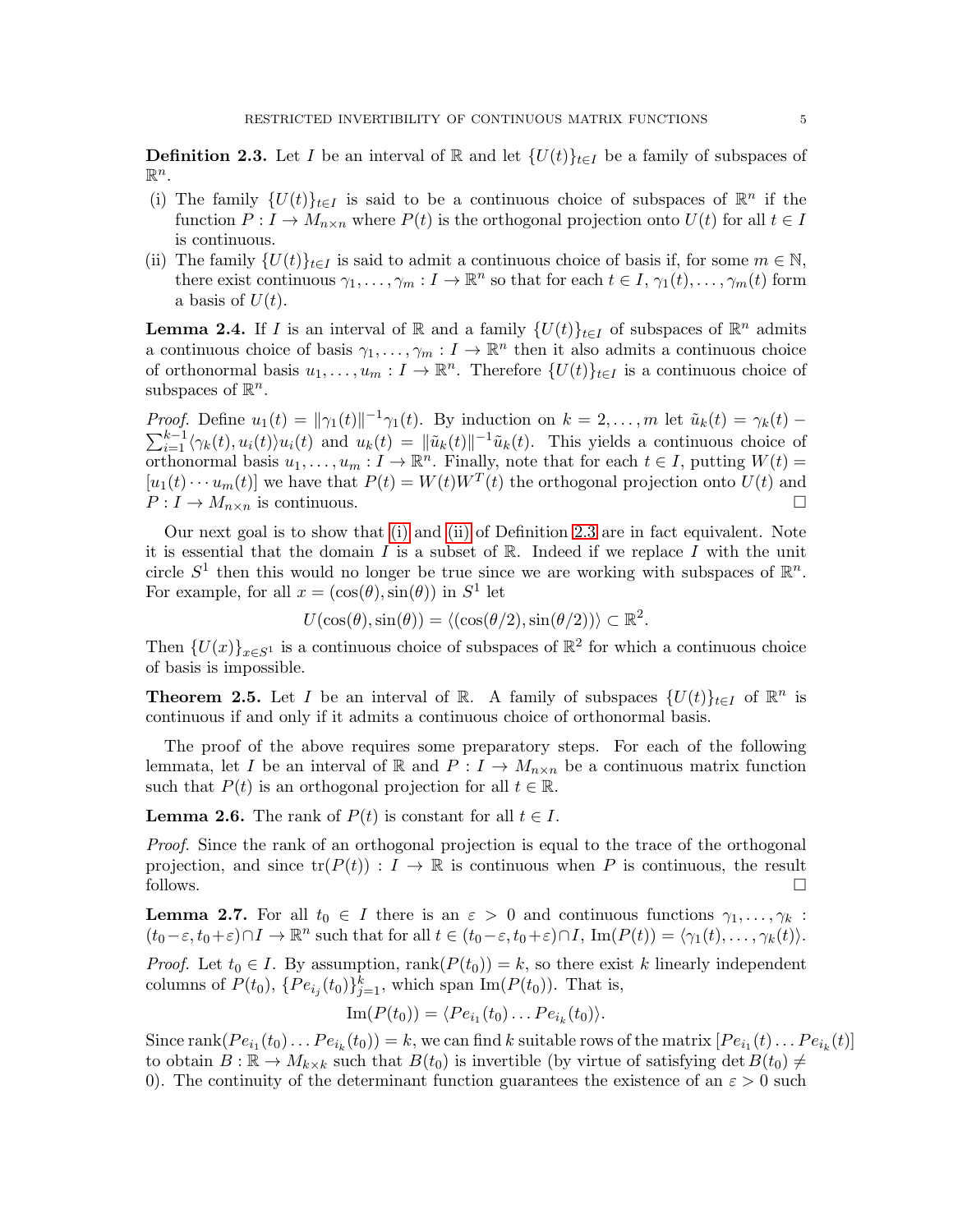### $6$   $\,$  FAN ET AL.

that for any  $t \in (t_0 - \varepsilon, t_0 + \varepsilon) \cap I$ ,  $\det B(t) \neq 0$ . Thus, for any  $t \in (t_0 - \varepsilon, t_0 + \varepsilon) \cap I$  $I, \text{rank}(Pe_{i_1}(t) \dots Pe_{i_k}(t)) = k$  and so

$$
\operatorname{Im}(P(t)) = \langle Pe_{i_1}(t) \dots Pe_{i_k}(t) \rangle \text{ as } \operatorname{rank}(P(t)) = k
$$

(where  $B(t)$  is the minor of  $P(t)$  defined using the same components as  $B(t_0)$ ).

<span id="page-5-0"></span>**Lemma 2.8.** Let  $a < c < b < d$  and  $P : (a,d) \rightarrow M_{n \times n}$  be continuous and let  $k =$ rank( $P(t)$ ) for all  $t \in \mathbb{R}$ . Assume that Im( $P(t)$ ) admits a continuous choice of basis  $\gamma_1, \ldots, \gamma_k : (a, b) \to \mathbb{R}^n$  on  $(a, b)$  and another continuous choice of basis on  $(c, d)$ . Then,  $\gamma_1, \ldots, \gamma_k$  may be extended to a continuous choice of basis on  $(a, d)$ .

Proof. By Lemma [2.7,](#page-4-4) it is sufficient to show that we can "stitch together" continuous bases with intersecting domains. Let

$$
\alpha_1, \dots, \alpha_k : (a, b) \to \mathbb{R}^n \text{ s.t. } \forall t \in (a, b), \text{ Im}(P(t)) = \langle \alpha_1(t), \dots, \alpha_k(t) \rangle
$$
  

$$
\beta_1, \dots, \beta_k : (c, d) \to \mathbb{R}^n \text{ s.t. } \forall t \in (c, d), \text{ Im}(P(t)) = \langle \beta_1(t), \dots, \beta_k(t) \rangle
$$

for some  $a < c < b < d$ . Let  $t_0 \in (c, b)$ . Then we can write the  $\alpha_i(t_0)$  as linear combinations of  $\beta_1(t_0), \ldots, \beta_k(t_0)$  since  $\langle \alpha_1(t_0), \ldots, \alpha_k(t_0) \rangle = \langle \beta_1(t_0), \ldots, \beta_k(t_0) \rangle$ . In other words, for

each  $i \in \{1, ..., k\}$ , there are  $(\lambda_{ij})_{j=1}^k$  s.t.  $\alpha_i(t_0) = \sum^k$  $j=1$  $\lambda_{ij}\beta_j(t_0)$ .

Since the  $(\alpha_i(t_0))_{i=1}^k$  and  $(\beta_i(t_0))_{i=1}^k$  are bases of Im( $P(t_0)$ ), the  $\lambda_{ij}$  uniquely determine an invertible matrix  $F = (\lambda_{ij}) \in M_{k \times k}(\mathbb{R})$ , for which

$$
\begin{bmatrix} \alpha_1(t_0)^T \\ \vdots \\ \alpha_k(t_0)^T \end{bmatrix} = F \begin{bmatrix} \beta(t_0)^T \\ \vdots \\ \beta_k(t_0)^T \end{bmatrix}.
$$

Define  $(\gamma_1, \ldots, \gamma_k) : (a, d) \to M_{n \times k}(\mathbb{R})$  by:

$$
(\gamma_1(t),\ldots,\gamma_k(t)) = \begin{cases} (\alpha_1(t),\ldots,\alpha_k(t)) & t \le t_0 \\ (\beta_1(t),\ldots,\beta_k(t)) \, F^T & t > t_0. \end{cases}
$$

Then for every  $t \in (a, d)$ ,  $\text{Im}(P(t)) = \langle \gamma_1(t), \dots, \gamma_k(t) \rangle$  (since det  $F \neq 0$ ), and the  $\gamma_i$  are continuous.  $\Box$ continuous.

Proof of Theorem [2.5.](#page-4-1) Let  $P: I \to M_{n \times n}$  be continuous such that for all  $t \in I$ ,  $P(t)$ is an orthogonal projection. We want to construct  $u_i: I \to \mathbb{R}^n$  continuous such that  $u_1(t), \ldots, u_k(t)$  form a basis of Im( $P(t)$ ) for every  $t \in I$ . For simplicity, let us assume that  $I = \mathbb{R}$  as the other cases are similar.

We work first with  $[-1, 1]$ . As it is compact, by Lemma [2.7,](#page-4-4)  $[-1, 1]$  admits a finite cover by open intervals  $(a_j, b_j)$  so that there exist continuous  $\gamma_{ji} : (a_j, b_j) \to \mathbb{R}^n$  such that for  $t \in (a_j, b_j), (\gamma_{j1}(t), \ldots, \gamma_{jk}(t))$  is a basis of Im( $P(t)$ ).

Without loss of generality, we assume  $a_{j+1} < b_j$  to obtain a cover by "interlocking" intervals (with non-empty sequential intersections). A finite, step-by-step application of Lemma [2.8](#page-5-0) allows for the construction of continuous  $\gamma_i : [-1,1] \to \mathbb{R}^n$  such that  $(\gamma_1(t), \ldots, \gamma_k(t))$  is a basis of Im( $P(t)$ ) for each  $t \in [-1, 1]$ .

Suppose  $\gamma_i(t)$  is defined for all  $t \in [-m, m]$ . We will extend  $\gamma_i$  to  $[-(m+1), m+1]$ . We similarly use Lemma [2.7](#page-4-4) and the compactness of  $[-(m+1), m+1]$  to obtain a suitable finite open cover, whereupon we apply Lemma [2.8](#page-5-0) as above to define  $\gamma_i(t)$  for  $t \in [-(m+1), m+1]$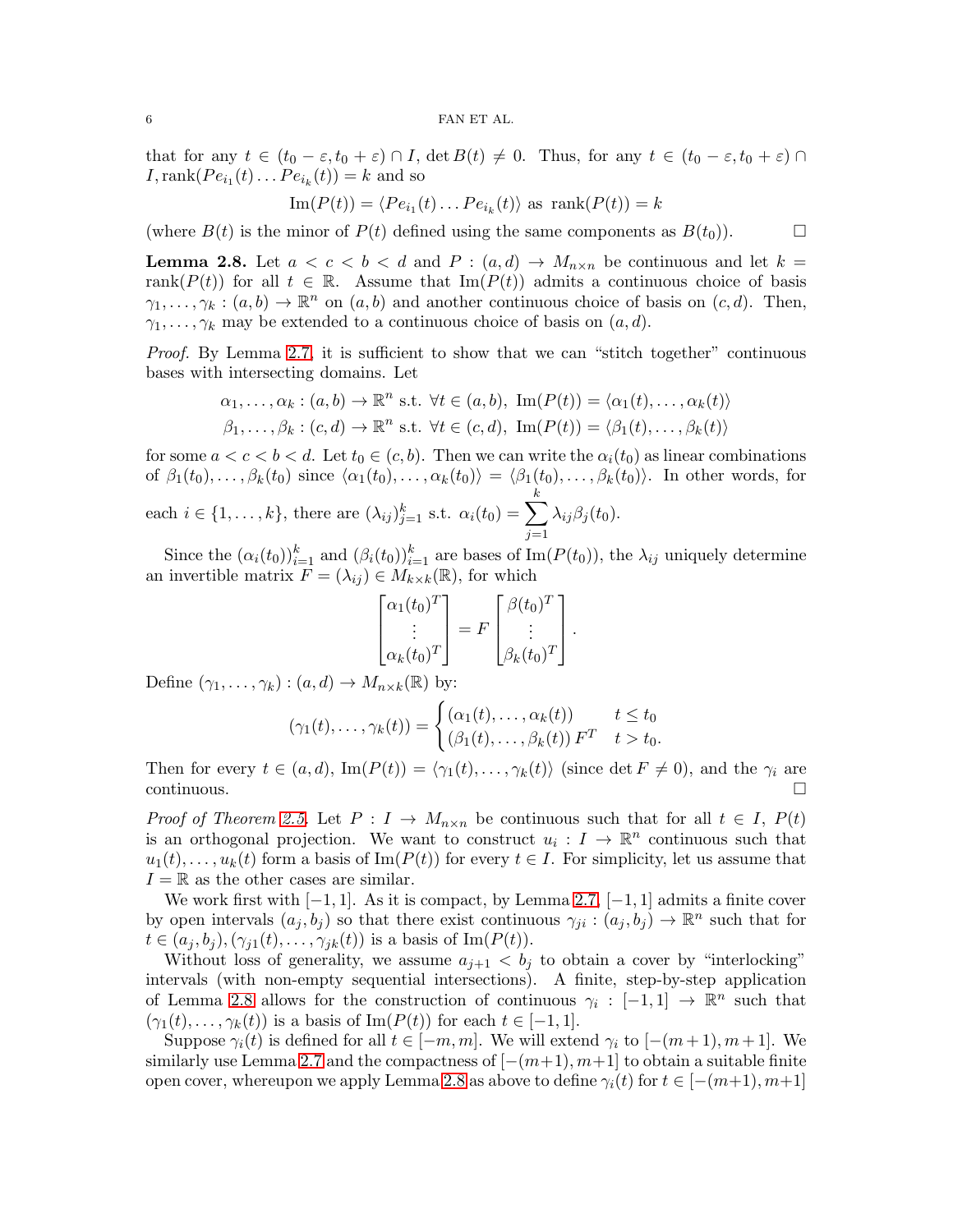without modifying  $\gamma_i$  on  $[-m, m]$ . Notice that  $\gamma_i$  is well-defined as it is independent of the choice of m (subsequent extensions of  $\gamma_i$  do not alter the behaviour of the function on a domain on which it was previously defined).

# 3. Method I: Optimal Dimensional Bound

<span id="page-6-0"></span>In this section we prove Theorem [1.2](#page-2-0) and then show how it can be used to provide a solution to Problem [2.](#page-1-1)

3.1. The proof of Theorem [1.2.](#page-2-0) We start by proving some statements that will allow us to find appropriate subspaces of  $\mathbb{R}^n$  and then stitch them together.

<span id="page-6-1"></span>**Proposition 3.1.** If X and Y are linear subspaces of  $\mathbb{R}^n$  and dim  $X = \dim Y = m$ , then there exist linear subspaces  $\tilde{X} \subset X, \tilde{Y} \subset Y$  such that  $\dim \tilde{X}$ ,  $\dim \tilde{Y} \geq \lfloor \frac{m}{2} \rfloor$  and  $\tilde{X} \perp \tilde{Y}$ .

In order to show this theorem, we first prove a lemma that allows us to construct a convenient basis for our subspaces.

<span id="page-6-2"></span>**Lemma 3.2.** Given two subspaces X and Y of  $\mathbb{R}^n$  of dimension m, there exist orthonormal bases  $\{x_1, x_2, \ldots, x_m\}$  and  $\{y_1, y_2, \ldots, y_m\}$  of X and Y respectively, such that  $\langle x_i, y_j \rangle = 0$ for any  $i \neq j$ .

*Proof.* Define  $P : \mathbb{R}^n \to Y$  to be the projection map onto Y. Let  $\tilde{P} = P|_X$ , and so,  $\widetilde{P}: X \to Y$ . Define  $A = \widetilde{P}^* \widetilde{P}: X \to X$ . Then A is self-adjoint, so the Spectral Theorem implies there is an orthonormal basis  $\{x_1, \ldots, x_m\}$  of X such that each  $x_i$  is an eigenvector of A. Now, let  $\tilde{y}_i = \tilde{P}x_i$  and  $\sigma = \{1 \le i \le m : \tilde{y}_i \neq 0\}$ . For  $i \in \sigma$  let  $y_i = ||\tilde{y}_i||^{-1}\tilde{y}_i$ . Note for  $i, j \in \sigma$  with  $i \neq j$  that

$$
\langle \tilde{y}_i, \tilde{y}_j \rangle = \langle \tilde{P} x_i, \tilde{P} x_j \rangle = \langle x_i, \tilde{P}^* \tilde{P} x_j \rangle = \langle x_i, Ax_j \rangle = \lambda_j \langle x_i, x_j \rangle = 0
$$

so the sequence  $(y_i)_{i \in \sigma}$  is orthonormal. Extend  $(y_i)_{i \in \sigma}$  to an orthonormal basis  $(y_i)_{i=1}^m$  of Y. It now remains to check that  $\langle x_i, y_j \rangle = 0$  for  $i \neq j$ . If  $\tilde{P}x_i = 0$ , then  $x_i$  is orthogonal to every vector in Y. Otherwise, notice that  $u_i \in \mathbb{R}^n = Y \oplus Y^{\perp}$ , and so we can express it as  $x_i = \tilde{y}_i + y'_i$  where  $y'_i = x_i - \tilde{y}_i \in Y^{\perp}$ . Then, it follows:

$$
\langle x_i, y_j \rangle = \langle \tilde{y}_i + y_i', y_j \rangle = \langle \tilde{y}_i, y_j \rangle + \langle y_i', y_j \rangle = 0.
$$

We can now proceed with the proof of Proposition [3.1](#page-6-1)

*Proof.* Lemma [3.2](#page-6-2) yields orthonormal bases  $\{x_1, \ldots, x_m\}$  and  $\{y_1, \ldots, y_m\}$  of X and Y respectively, such that  $\langle x_i, y_j \rangle = 0$  when  $i \neq j$ . When m is odd, define  $\widetilde{X} = \langle \{x_1, \ldots, x_{\lfloor \frac{m}{2} \rfloor}\}\rangle$ and  $\widetilde{Y} = \langle \{y_{\lceil \frac{m}{2} \rceil}, \ldots, y_{m-1}, y_m\} \rangle$ . Then  $\langle x_i, y_j \rangle = 0$  for all  $1 \leq i \leq \lfloor \frac{m}{2} \rfloor, \lceil \frac{m}{2} \rceil$  $\frac{m}{2}$ ]  $\leq j \leq m$ .

If m is even, define  $\widetilde{X} = \langle \{x_1, \ldots, x_{\frac{m}{2}}\} \rangle$  and  $\widetilde{Y} = \langle \{y_{\frac{m}{2}+1}, \ldots, y_{m-1}, y_m\} \rangle$ . Then  $\langle x_i, y_j \rangle = 0$  for all  $1 \leq i \leq \frac{m}{2}$  $\frac{m}{2}, \frac{m}{2} + 1 \leq j \leq m$ . Thus,  $\widetilde{X} \perp \widetilde{Y}$ . — Первый процесс в постановки программа в серверном становки производительно становки производите с производ<br>В серверном становки производительно становки производительно становки производительно становки производительн

By Proposition [3.1,](#page-6-1) given any two subspaces, we can always find orthogonal subspaces at the cost of reducing the dimension by half. The following result again appeals to Lemma [3.2](#page-6-2) in order to show that given two subspaces of a fixed dimension, it is possible to traverse from one subspace to another through a continuously varying choice of subspaces of the same dimension.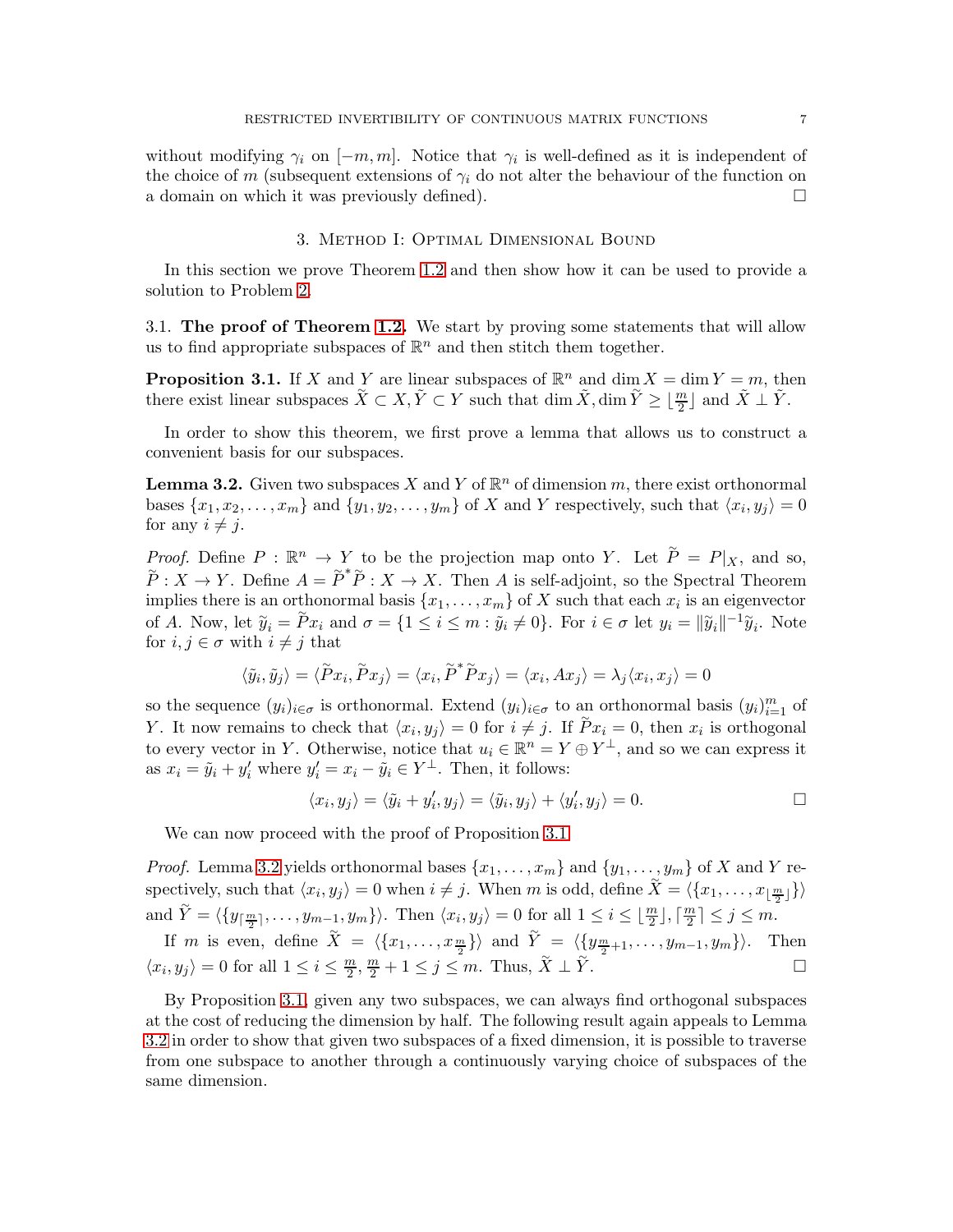<span id="page-7-3"></span>**Proposition 3.3.** Let  $X, Y \subset \mathbb{R}^n$ , with  $\dim(X) = \dim(Y) = m$ . Then, for any  $a < b \in \mathbb{R}$ , there exists a continuous choice of subspaces  $\{U(t)\}_{t\in[a,b]}$  of  $\mathbb{R}^n$ , such that  $X = U(a)$  and  $Y = U(b)$ , and  $U(t)$  lies in  $X + Y$  for all  $t \in [a, b]$ .

*Proof.* Using Lemma [3.2,](#page-6-2) we can find an orthonormal bases  $\{x_1, \ldots x_m\}$  and  $\{y_1, \ldots y_m\}$ of X and Y respectively such that  $\langle x_i, y_j \rangle = 0$  whenever  $i \neq j$ . Now define for  $1 \leq i \leq m$ ,

$$
u_i(t) = \begin{cases} \left(1 - \frac{t-a}{b-a}\right) x_i + \left(\frac{t-a}{b-a}\right) y_i & \text{if } x_i, y_i \text{ are linearly independent} \\ y_i & \text{if } x_i, y_i \text{ are linearly dependent.} \end{cases}
$$

Let  $U(t) = \langle u_1(t), u_2(t), \ldots, u_m(t) \rangle$ . Observe that  $U(a) = X$  and  $U(b) = Y$ . Notice that for any  $t \in [a, b]$ , at no point do we have linear dependence between the  $u_i$ 's as, in fact, they are always orthogonal. Thus,  $\{U(t)\}_{t\in[a,b]}$  as defined above is our required family of subspaces. family of subspaces.

The following lemma guarantees the existence of a discrete collection of points in  $\mathbb{R}^n$ such that the application of Theorem [1.1](#page-0-0) on all points of this collection preserves the desired minimal stretch property on overlapping intervals covering R.

<span id="page-7-2"></span>**Lemma 3.4.** Let  $\varepsilon > 0$  and  $A : \mathbb{R} \to M_{n \times n}(\mathbb{R})$  be a continuous matrix function. Then there exists a sequence  $(t_i)_{i\in\mathbb{Z}}$  in R such that the following are satisfied.

<span id="page-7-1"></span><span id="page-7-0"></span>(i) For all  $i \in \mathbb{Z}$ ,  $t_i < t_{i+1}$ ,  $\sup_i t_i = \infty$ , and  $\inf_i t_i = -\infty$ .

(ii) For all  $i \in \mathbb{Z}$  and t in  $[t_{i-1}, t_{i+1}], ||A(t_i) - A(t)|| \leq \varepsilon$ .

In particular, if  $i \in \mathbb{Z}$ ,  $c > 0$ , and U is a subspace of  $\mathbb{R}^n$  such that  $m_{A(t_i)|_U} \geq c$  then for all  $t \in [t_{i-1}, t_{i+1}], m_{A(t)|_{U}} \geq c - \varepsilon.$ 

*Proof.* By the uniform continuity of A on each compact interval  $[i, i + 1]$ , there exists  $k_i \in \mathbb{N}$  such that for all  $s, t$  in  $[i, i + 1]$  with  $|s - t| \leq 1/k_i$ ,  $||A(s) - A(t)|| \leq \varepsilon/2$ . Denote  $F_i = \{i + j/k_i : j = 0, 1, \ldots, k_i - 1\}$  and define  $F = \cup_{i \in \mathbb{Z}} F_i$ . Clearly, this is a discrete subset of  $\mathbb R$  that is unbounded above and unbounded below. Enumerating it in increasing order yields the desired sequence  $(t_i)_{i\in\mathbb{Z}}$  that satisfies [\(i\)](#page-7-0) and [\(ii\).](#page-7-1)

For the final part let  $i \in \mathbb{Z}$ ,  $c > 0$ , and U be a subspace of  $\mathbb{R}^n$  such that  $m_{A(t_i)|U} \geq c$ . Then, for all  $x \in U$  with  $||x|| = 1$  and  $t \in [t_{i-1}, t_{i+1}],$ 

$$
||A(t)x|| \ge ||A(t_i)x|| - ||A(t_i) - A(t)|| ||x|| \ge c - \varepsilon.
$$

In other words,  $m_{A(t)|_{U}} \geq c - \varepsilon$ .

We can now prove Theorem [1.2,](#page-2-0) which we restate for convenience.

<span id="page-7-4"></span>**Theorem 3.5.** Let  $A : \mathbb{R} \to M_{n \times n}$  be a continuous matrix function, satisfying the property that for all  $t \in \mathbb{R}$ ,  $||A(t)e_i|| = 1$  for every  $1 \leq i \leq n$ . Let  $\Lambda = \sup_t ||A(t)||$  and  $\gamma \in (0,1)$ . Then, there exists a continuous family of m-dimensional subspaces  $\{U(t)\}_{t\in\mathbb{R}}$ where  $m \ge (d_0 n)/(7\Lambda^2)$  such that for every  $t \in \mathbb{R}$ , and every  $v \in U(t)$ ,  $||Av|| \ge \gamma c_0 ||v||$ .

Proof. To begin, note it is always possible to find a continuous choice of one-dimensional subspaces by taking  $U(t) = \langle e_1 \rangle$ , for all  $t \in \mathbb{R}$ . Let  $m_0 = \lceil d_0 n / \Lambda^2 \rceil$ . We will show that there is continuous choice of  $|m_0/4|$ -dimensional subspaces that satisfies the conclusion. Therefore, we can achieve  $1 \vee |m_0/4|$  which dominates  $m_0/7$  for all possible values of  $m_0$ .

Apply Lemma [3.4](#page-7-2) to A for  $0 < \varepsilon < (1 - c)c_0$  to find an increasing sequence of points  $(t_i)_{i\in\mathbb{Z}}$  satisfying the conclusion of that lemma. We will later specify that  $\varepsilon$  needs in fact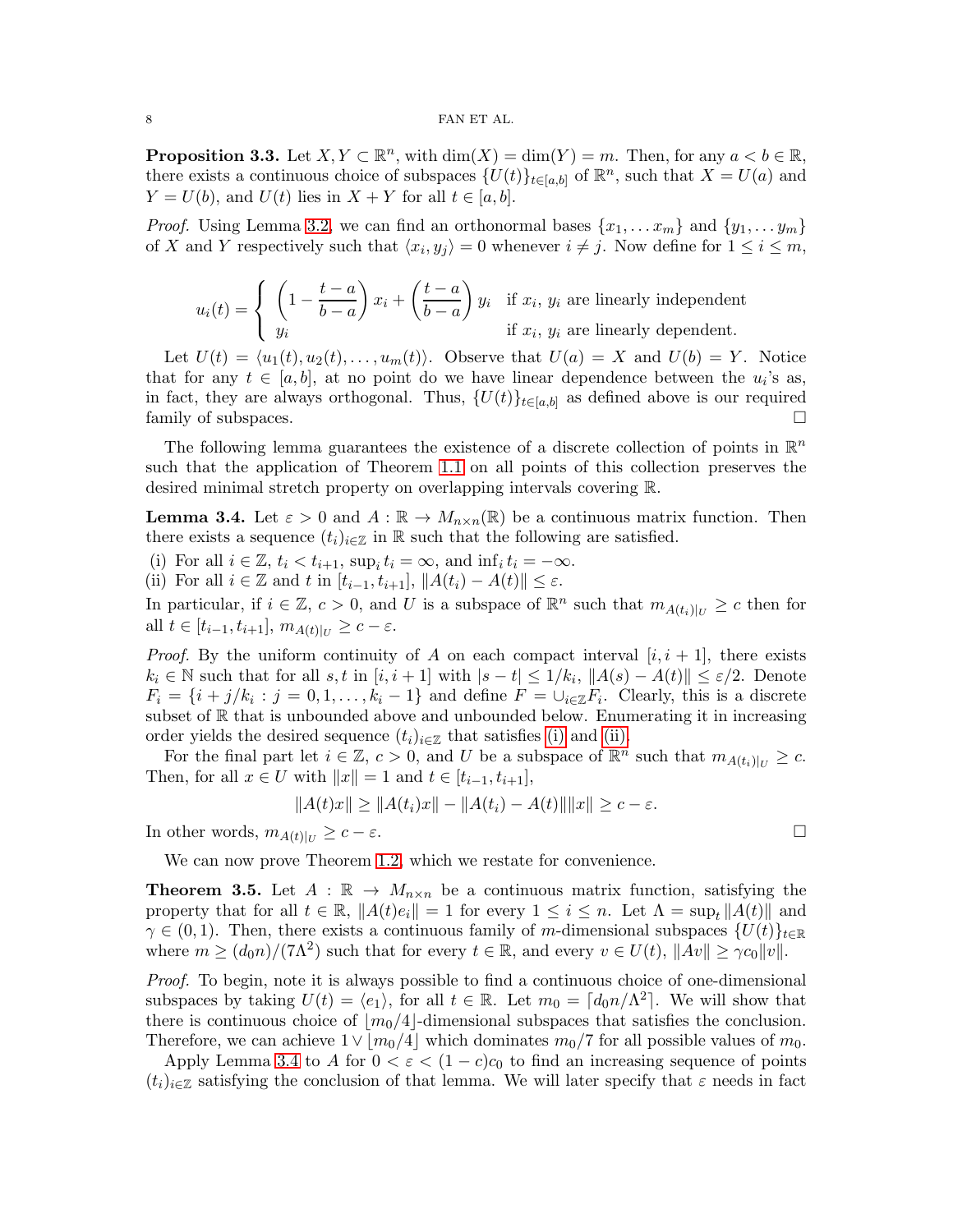to be taken even smaller. For each  $i \in \mathbb{Z}$  apply Theorem [1.1](#page-0-0) to  $A(t_i)$  to obtain a set  $\sigma_i$ of a common cardinality  $m_0 \geq d_0 n / \Lambda^2$ . For each  $i \in \mathbb{Z}$ , by letting  $U_i = \langle e_j : j \in \sigma_i \rangle$ , we have for all  $t \in [t_{i-1}, t_{i+1}]$  that  $m_{A(t)|_{U_i}} \geq \gamma c_0$ .

Let  $i \in \mathbb{Z}$  be given. We will outline the mechanism by which one produces the required subspaces on  $[t_i, t_{i+1}]$ , and then conclude by extending the construction to all of R by working on each interval and "stitching" together at the boundaries. Given i and  $t \in$  $[t_{i-1}, t_{i+1}]$  let  $V_{i,t} := \langle A(t)e_j : j \in \sigma_i \rangle = A(t)(U_i).$ 

A diagram illustrating the choice of subspaces on the interval  $[t_i, t_{i+2}]$  is included below for the reader's convenience.



Fix an  $s_i \in (t_i, t_{i+1})$ . At  $s_i$ , we apply Proposition [3.1](#page-6-1) to the subspaces  $V_{i,s_i}$  and  $V_{i+1,s_i}$ to obtain subspaces  $\widetilde{V}_{i,s_i}^L \subset V_{i,s_i}$  and  $\widetilde{V}_{i+1,s_i}^R \subset V_{i+1,s_i}$  such that  $\widetilde{V}_{i,s_i}^L \perp \widetilde{V}_{i+1,s_i}^R$  $\prod_{i+1,s_i}^{n}$  and  $\dim \widetilde{V}_{i,s_i}^L = \dim \widetilde{V}_{i+1,s_i}^R = \lfloor \frac{m_0}{2} \rfloor.$ 

We once more invoke Proposition [3.1](#page-6-1) at the pre-images of  $\tilde{V}_{i}^R$  $_{i+1,s_i}^R$  and  $\widetilde{\boldsymbol{V}}_{i,1}^L$  $\sum_{i,s_i}$  under A to obtain subspaces  $\tilde{U}_i^L \subset (A(s_i)|_{U_i})^{-1} \left(\tilde{V}_{i+1}^R\right)$  $_{i+1,s_i}$  $C \subset U_i$  and  $\widetilde{U}_{i+1}^R \subset (A(s_i)|_{U_{i+1}})^{-1} \left(\widetilde{V}_{i,1}^L\right)$  $_{i,s_i}$  $\overline{ }$ ⊂  $U_{i+1}$  such that  $\tilde{U}_{i}^{L} \perp \tilde{U}_{i+1}^{R}$ . The iterative application of Proposition [3.1](#page-6-1) incurs a further loss of dimension: for all  $t \in [t_i, t_{i+1}],$ 

$$
\dim \widetilde{U}_{i,t}^L = \dim \widetilde{U}_{i+1,t}^R = \left\lfloor \frac{1}{2} \left\lfloor \frac{m_0}{2} \right\rfloor \right\rfloor = \left\lfloor \frac{m_0}{4} \right\rfloor.
$$

Now, we must find a way to continuously "stitch"  $\tilde{U}_i^L$  and  $\tilde{U}_{i+1}^R$  around  $s_i$ , and similarly between  $\tilde{U}_{i+1}^R$  and  $\tilde{U}_{i+1}^L$  to pass to the next interval. This second "stitch" will be necessary as there is no reason to suppose that  $\tilde{U}_{i+1}^R = \tilde{U}_{i+1}^L$ .

To this end, we pick some  $\eta_i \in (0, \min\{\frac{s_i-t_i}{2}, \frac{t_{i+1}-s_i}{2}\})$  $\frac{1-s_i}{2}$ ). This will be the margin through at which the "stitching" occurs (that is, there will be two instances of "stitching together": on  $(s_i - \eta_i, s_i + \eta_i)$  and on  $(t_{i+1} - \eta_i, t_{i+1}])$ .

Observe that an application of Proposition [3.3](#page-7-3) allows us to switch from  $\tilde{U}_i^L$  $\int_{i}^{\infty}$  at  $s_i - \eta_i$  to  $\tilde{U}_{i+1}^R$  at  $s_i + \eta_i$ , through subspaces of dimension  $m_0$  without violating the minimal stretch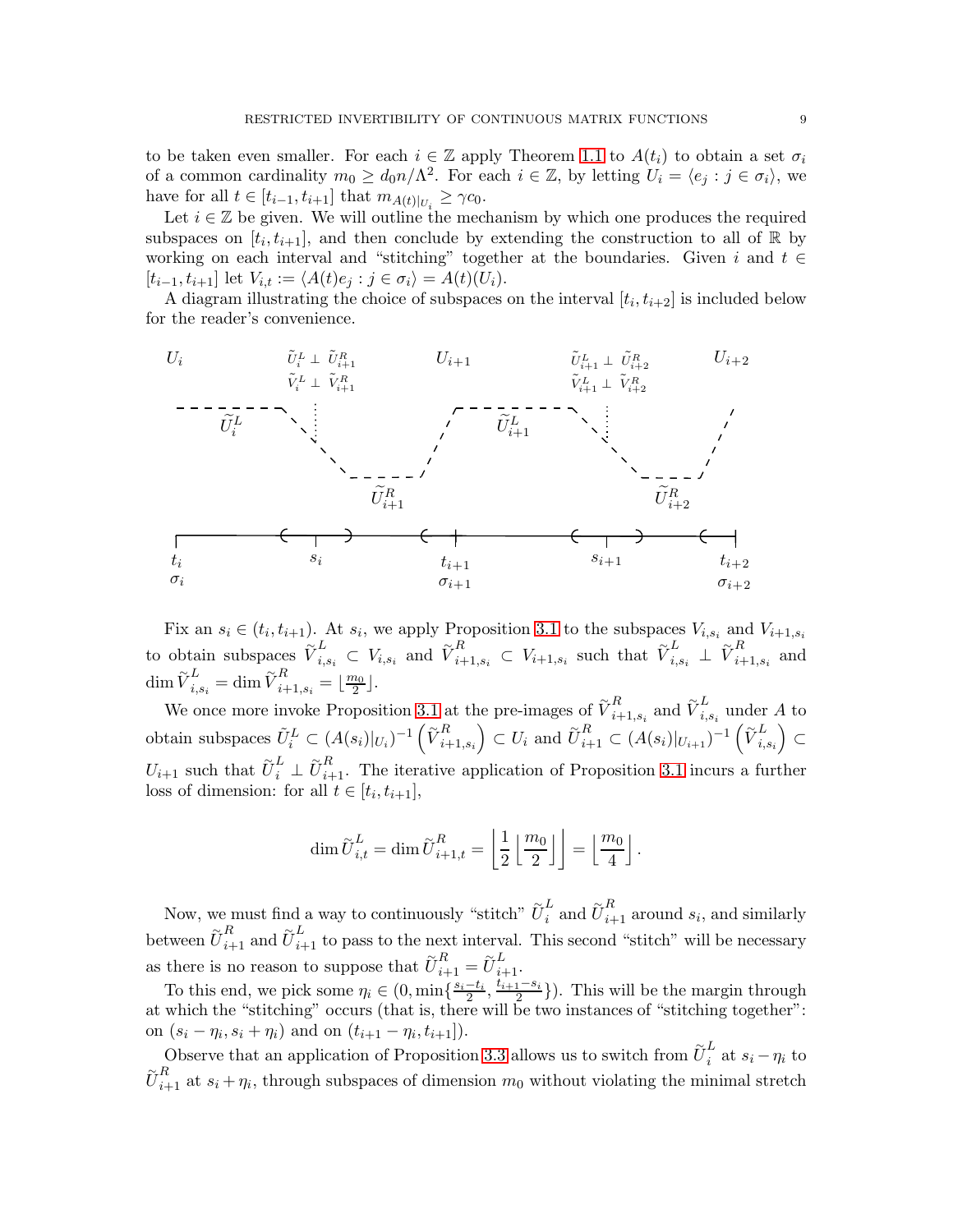property as the collection of subspaces are contained in  $\tilde{U}_i^L \oplus \tilde{U}_{i+1}^R$ . This will be verified in Lemma [3.6.](#page-9-1)

It therefore remains only to "stitch" together on  $(t_{i+1} - \eta_i, t_{i+1}] \subsetneq (s_i, t_{i+1}]$ . Notice that  $\tilde{U}_{i+1}^R \subset U_{i+1}$ , and  $\tilde{U}_{i+1}^L \subset U_{i+1}$ . As the minimal stretch property holds for all vectors in  $U_{i+1}$ , the minimal stretch property also holds in  $\tilde{U}_{i+1}^R + \tilde{U}_{i+1}^L$ . Thus, we may appeal to Proposition [3.3](#page-7-3) once again, and find a collection of subspaces of dimension  $\lfloor \frac{m_0}{4} \rfloor$  to traverse from  $\widetilde{U}_{i+1}^R$  at  $t_{i+1} - \eta_i$ , to  $\widetilde{U}_{i+1}^L$  at  $t_{i+1}$ .

To recapitulate, on each  $[t_i, t_{i+1}]$ , we take:

$$
\widetilde{U}_i^L \text{ for } t \in [t_i, s_i - \eta_i],
$$
  
\n"stitch"  $\widetilde{U}_i^L$  and  $\widetilde{U}_{i+1}^R$  for  $t \in (s_i - \eta_i, s_i + \eta_i),$   
\n $\widetilde{U}_{i+1}^R$  for  $t \in [s_i + \eta_i, t_{i+1} - \eta_i],$   
\n"stitch"  $\widetilde{U}_{i+1}^R$  and  $\widetilde{U}_{i+1}^L$  for  $t \in (t_{i+1} - \eta_i, t_{i+1}),$   
\n $\widetilde{U}_{i+1,t}^L$  for  $t = t_{i+1}.$ 

<span id="page-9-1"></span>**Lemma 3.6.** For any vector x lying in  $\tilde{U}_i^L \oplus \tilde{U}_{i+1}^R$ ,  $i \in \mathbb{Z}$ , the vector x satisfies  $||A(t)x|| \ge$  $\gamma c_0 ||x||$ , when  $t \in [t_i, t_{i+1}].$ 

*Proof.* If  $x \in \tilde{U}_i^L \oplus \tilde{U}_{i+1}^R$ , then  $x = f + g$ , where  $f \in \tilde{U}_i^L$  $\widetilde{u}_i^L$  and  $g \in U_{i+1}^R$ . As  $\widetilde{U}_i^L$  $\frac{L}{i}$  and  $\widetilde{U}_{i+1}^R$  $i+1$ satisfy the minimal stretch property, we know that  $||A(t)f|| \ge c_0||f||$  for  $t \in [t_{i-1}, t_{i+1}],$ and  $||A(t)g|| \ge c_0 ||g||$  for  $t \in [t_i, t_{i+2}]$ . Then for  $t \in [t_{i-1}, t_{i+1}]$ , we have

$$
||A(t)x||2 = ||A(t)f||2 + ||A(t)g||2 + 2\langle A(t)f, A(t)g \rangle
$$
  
\n
$$
\geq c_02 ||f||2 + c_02 ||g||2 + 2\langle A(t)f, A(t)g \rangle
$$
  
\n
$$
= c_02 ||x||2 + 2\langle A(t)f, A(t)g \rangle.
$$
 (2)

Now recall that  $A(s_i)f \in \widetilde{V}_{i+1}^R$  $_{i+1,s_i}^R$  and  $A(s_i)g \in \widetilde{V}_{i,j}^L$  $\sum_{i,s_i}$  so  $|\langle A(t)f, A(t)g \rangle| = |\langle A(t)f - A(s_i)f, A(t)g \rangle + \langle A(s_i)f, A(t)g - A(s_i)g \rangle + \langle A(s_i)f, A(s_i)g \rangle|$  $\leq (||A(t) - A(s_i)|| ||f||) (||A(t)|| ||g||) + (||A(s_i)|| ||f||) (||A(t) - A(s_i)|| ||g||)$  $+0$  $\leq \Lambda \|A(t) - A(s_i)\| \|x\|^2.$ 

From Lemma [3.4](#page-7-2) [\(ii\),](#page-7-1) we know that  $||A(t)-A(s_i)|| \leq \varepsilon$ . Substituting this in [\(2\)](#page-9-2), we obtain

<span id="page-9-2"></span>
$$
||A(t)x||^2 \ge c_0^2 ||x||^2 \Big( 1 - 2\Lambda \varepsilon c_0^{-2} \Big).
$$

By taking  $\varepsilon = c_0^2 (1 - \gamma^2)/(2\Lambda)$  in Lemma [3.4,](#page-7-2) we obtain  $||A(t)x|| \ge \gamma c_0 ||x||$ .

<span id="page-9-0"></span>Remark 3.7. We sketch an argument that demonstrates that the dimensional estimate  $n/||A||^2$  in Theorem [1.1](#page-0-0) (and hence also in Theorem [1.2\)](#page-2-0) is optimal, up to a constant. Assume that for  $n \in \mathbb{N}$  and  $1 \leq \lambda \leq \sqrt{n}$ , there is a  $m(n,\lambda) \in \mathbb{N}$  such that for any  $n \times n$  matrix A with unit-length columns and  $||A|| \leq \lambda$ , there exists  $\sigma \subset \{1, \ldots, n\}$  with  $|\sigma| \geq m(n,\lambda)$  and  $m_{A|_{U_{\sigma}}} > 0$ . We will show that necessarily  $m(n,\lambda) < 4n/\lambda^2$ . To find an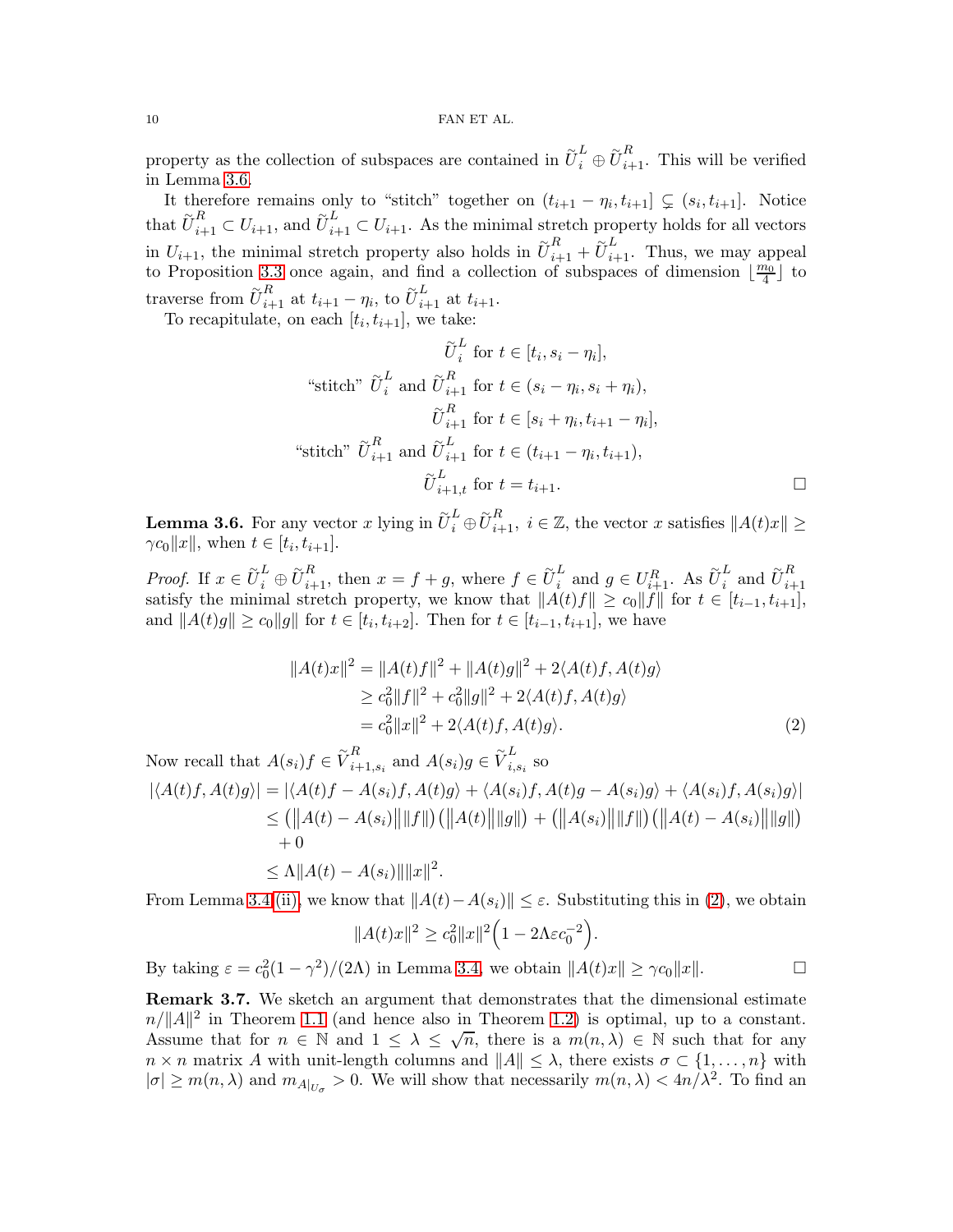A that confirms this, take  $m = \lfloor n/\lambda^2 \rfloor$  and using Euclidean division write  $n = dm + r$ . Find an orthonormal sequence  $u_1, \ldots, u_m$  in  $\mathbb{R}^n$  such that  $\langle u_1, \ldots, u_m \rangle \perp \langle e_1, \ldots, e_r \rangle$ . Define  $U = [u_1 \cdots u_m] \in M_{n \times m}, B = [U] \cdots |U] \in M_{n \times dm}$  (take d copies of U),  $D = [e_1 \cdots e_r] \in$  $M_{n \times r}$  and  $A = [D|B] \in M_{n \times n}$ . Then, A has unit-length columns,  $||A|| = \sqrt{d} \le \lambda$ , and rank $(A) = m + r < 2m \le 4n/\lambda^2$ . Therefore, for any  $\sigma \subset \{1, \ldots, n\}$  such that  $m_{A|_{U_{\sigma}}} > 0$ must satisfy  $m(n, \lambda) \le |\sigma| \le \text{rank}(A) < 4n/\lambda^2$ .

3.2. Continuous factorization of the identity. In this subsection we explain how Theorem [1.2](#page-2-0) yields a solution to Problem [2.](#page-1-1) We begin with a lemma that will help us find the left matrix in the factorization of the identity.

<span id="page-10-1"></span>**Lemma 3.8.** Let I be an interval of R and  $A: I \to M_{n \times m}$  be a continuous matrix function such that there exists  $c > 0$  with  $m_{A(t)} \geq c$  for all t. Then there exists a continuous matrix function  $L : \mathbb{R} \to M_{m \times n}$  such that  $L(t)A(t) = I_m$  and  $||L(t)|| \leq 1/c$  for all  $t \in I$ .

*Proof.* For each fixed  $t \in I$  we have that  $m_{A(t)} > 0$  and thus  $A(t)$  has trivial kernel. This implies that the  $m \times m$  matrix  $A<sup>T</sup>(t)A(t)$  has trivial kernel and is thus invertible. Since the matrix function  $A^T A : I \to M_{m \times m}$  is continuous and pointwise invertible,  $(A^T A)^{-1}: I \to M_{m \times m}$  is continuous as well (see, e.g., [\[8,](#page-21-13) Lemma 3.2]). Then,  $L =$  $(A^T A)^{-1} A^T : I \to M_{m \times n}$  is continuous and for each  $t \in I$ ,  $L(t)A(t) = I_m$ . To find  $||L(t)||$ , for fixed  $t \in I$ , write the singular value decomposition  $A(t) = U\Sigma V^T$  where  $U, V$  are unitary and  $\Sigma$  is rectangular diagonal. A direct computation yields  $L(t) = V\tilde{\Sigma}U^{T}$ , where  $\tilde{\Sigma} = (\Sigma^T \Sigma)^{-1} \Sigma^T$ , which is the matrix formed by taking reciprocals of all non-zero diagonal elements of  $\Sigma$  and then taking the transpose. Since V, U are unitary and thus preserve the matrix norm under multiplication,  $||L(t)|| = ||\Sigma|| \leq 1/c$ .

To find the right matrix, we will use Theorem [1.2](#page-2-0) and Theorem [2.5.](#page-4-1)

<span id="page-10-0"></span>**Theorem 3.9.** Let  $A : \mathbb{R} \to M_{n \times n}$  be a continuous matrix function and  $\theta > 0$  with  $||A(t)e_i|| \geq \theta$  for  $1 \leq i \leq n$  and  $||A(t)|| \leq 1$  for  $t \in \mathbb{R}$ . Then for any  $\gamma \in (0,1)$  and  $m \leq \left[ \frac{d_0}{7} \right]$  there exist continuous matrix functions  $L, R$  of appropriate dimensions such that  $L(t)A(t)R(t) = I_m$  with  $||L(t)|| ||R(t)|| \le C/\theta$  for all  $t \in \mathbb{R}$ , where  $C = (\gamma c_0)^{-1}$ .

*Proof.* Let  $a_k(t)$  denote the kth column of  $A(t)$ ,

$$
D(t) = \left[\frac{e_1}{\|a_1(t)\|} \cdots \frac{e_n}{\|a_n(t)\|}\right] \quad \text{and } \tilde{A}(t) = A(t)D(t).
$$

Note that

$$
\|\tilde{A}(t)\| \le \|A(t)\| \max_{1 \le i \le n} \|a_i(t)\| \le \frac{1}{\theta}.
$$

Also, A satisfies the hypothesis of Theorem [3.5,](#page-7-4) so that we have the existence of a collection of m-dimensional subspaces  $\{U(t)\}_{t\in\mathbb{R}}$  that vary continuously such that  $m_{\tilde{A}(t)|_{U(t)}} \ge \gamma c_0$ for all  $t \in \mathbb{R}$ , where

$$
m \ge \frac{d_0}{7} \frac{n}{\sup_t \|\tilde{A}(t)\|^2} \ge \frac{d_0}{7} n\theta^2.
$$

By Theorem [2.5](#page-4-1) there exists a continuous choice of orthonormal basis  $u_1, \ldots, u_m$ :  $\mathbb{R} \to \mathbb{R}^n$ . Define  $W(t) = [u_1(t) \cdots u_m(t)],$  which is a continuous matrix function with the property  $\text{Im}(W(t)) = U(t)$  and for all  $x \in \mathbb{R}^m$ ,  $||W(t)x|| = ||x||$ . Let  $R(t) = D(t)W(t)$ , which is continuous and satisfies  $||R(t)|| = ||D(t)|| \leq 1/\theta$ .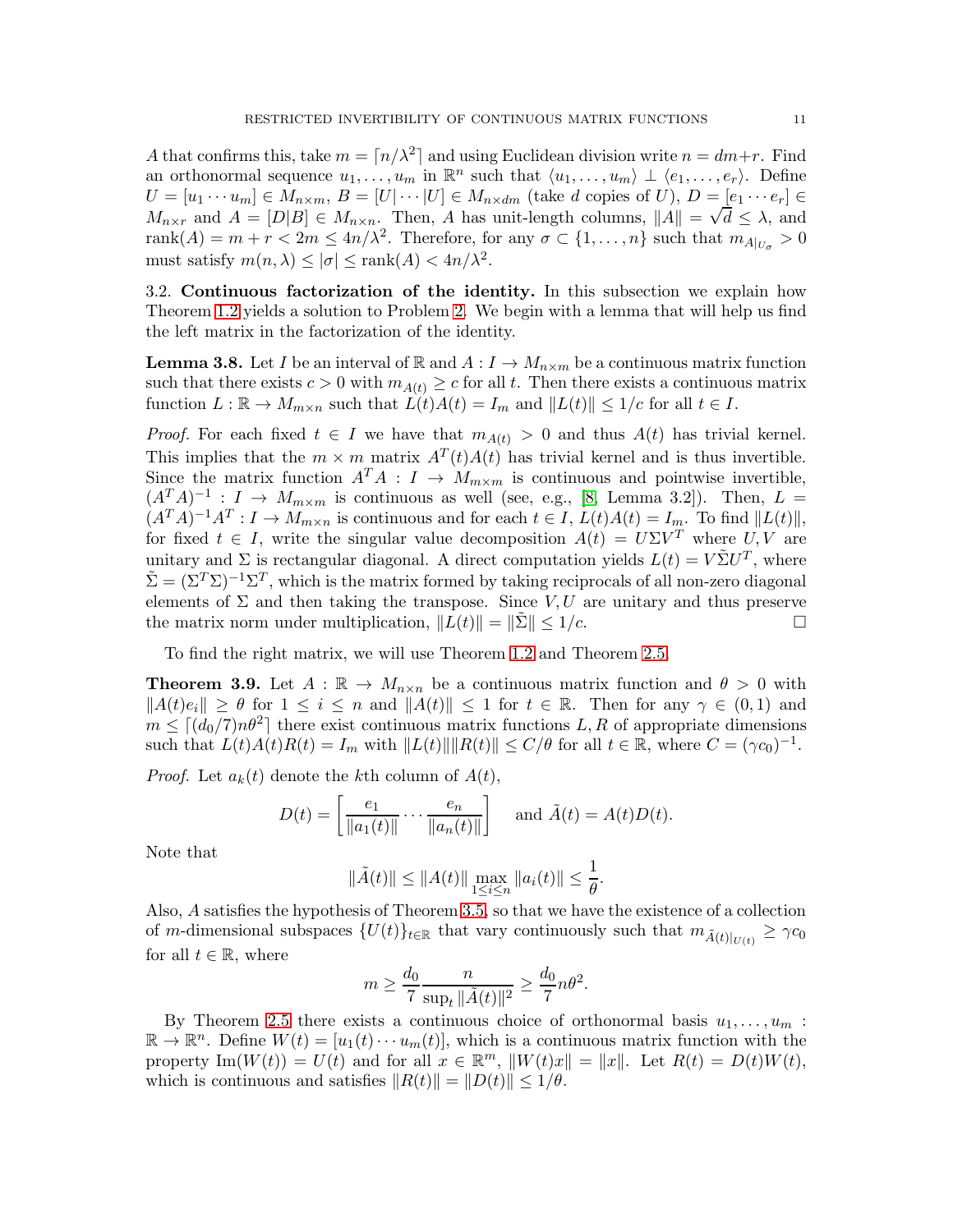Now since

$$
m_{A(t)R(t)} = \inf \{ ||\tilde{A}(t)W(t)x|| : x \in \mathbb{R}^m, ||x|| = 1 \}
$$
  
=  $\inf \{ ||\tilde{A}(t)x|| : x \in U(t), ||x|| = 1 \} \ge \gamma c_0$ 

<span id="page-11-0"></span>we can apply Lemma [3.8](#page-10-1) to  $A(t)R(t)$  to show the existence of a continuous left inverse  $L(t)$  of  $\widehat{A(t)}R(t)$  that satisfies  $\|\widehat{L}(t)\| \leq (\gamma c_0)^{-1}$  for all  $t \in \mathbb{R}$ .

# 4. Method II: Column Space Approach

In this section, we prove Theorem [1.4.](#page-2-1) The goal is to attain a continuous choice of subspaces on which a given matrix function satisfies the desired minimal stretch property that more closely resembles spaces spanned by a subset of the unit vector basis. These will be quadratic convex combinations of disjoint basis vectors (see Definition [1.3\)](#page-2-2). Therefore, we require a statement that guarantees the existence of suitable pairs of subspaces spanned by disjoint basis vectors that behave sufficiently well with one another so that they can be "stitched" together.

4.1. A Bourgain-Tzafriri Theorem for disjoint subsets of the basis. We first prove the static result that is necessary in the proof of Theorem [1.4.](#page-2-1)

<span id="page-11-2"></span>**Theorem 4.1.** There exist constants  $1 > d_1 > d_2 > d_3 > 0$  such that the following holds. For every  $n \times n$  matrix A with  $||Ae_i|| = 1$  for  $i = 1, ..., n$ , and for every  $\sigma_1 \subset \{1, ..., n\}$ with  $|\sigma_1| \leq d_1 n ||A||^{-2}$ , there exists

$$
\sigma_2 \subset \{1,\ldots,n\} \setminus \sigma_1
$$
 with  $|\sigma_2| \geq d_2 n ||A||^{-2}$ 

such that for any choice of scalars  $\{a_j\}_{j\in\sigma_1\cup\sigma_2}$ , we have

$$
\Big\|\sum_{j\in\sigma_1\cup\sigma_2}a_jAe_j\Big\|\geq\frac{1}{16\sqrt{2}}\Big(\sum_{j\in\sigma_2}|a_j|^2\Big)^{1/2}.
$$

If we additionally assume that  $|\sigma_1| \ge d_2 n ||A||^{-2}$  and  $d_1 d_2 n ||A||^{-4} \ge 1$  then there also exist

$$
\tau_1 \subset \sigma_1
$$
 and  $\tilde{\sigma}_2 \subset \sigma_2$  with  $|\tau_1| \ge d_3 n ||A||^{-4}$  and  $|\tilde{\sigma}_2| \ge d_3 n ||A||^{-4}$ 

such that for any choice of scalars  ${a_j}_{j \in \tau_1 \cup \tilde{\sigma}_2}$ , we have

$$
\Big\|\sum_{j\in\tau_1\cup\widetilde{\sigma}_2}a_jAe_j\Big\|\geq\frac{1}{32}\Big(\sum_{j\in\tau_1\cup\widetilde{\sigma}_2}|a_j|^2\Big)^{1/2}.
$$

In order to make the theorem more tractable, the proof is broken down into lemmata. The argument below follows the general shape of the argument first made in [\[4\]](#page-21-0). In Lemmata [4.3,](#page-11-1) [4.4,](#page-14-0) and [4.5](#page-16-0) below it is assumed that we are given an  $n \times n$  matrix A that satisfies the assumptions of Theorem [4.1](#page-11-2) (i.e.,  $||Ae_i|| = 1$  for  $i = 1, ..., n$ ).

<span id="page-11-3"></span>**Remark 4.2.** The constants in the Theorem [4.1](#page-11-2) are  $d_1 = 1/320$  (proof of Lemma [4.3\)](#page-11-1),  $d_2 = d_1/4$  (Lemma [4.4\)](#page-14-0), and  $d_3 = d_2^2/2$  (proof of Lemma [4.5\)](#page-16-0).

<span id="page-11-1"></span>**Lemma 4.3.** There exists a constant  $d_1 > 0$  such that the following holds: For every  $\sigma_1 \subset \{1, \ldots, n\}$  with  $|\sigma_1| \leq d_1 n ||A||^{-2}$  there exists  $\sigma_2 \subset \{1, \ldots, n\}$  with  $\sigma_2 \geq d_1 n ||A||^{-2}$ such that for every  $i \in \sigma_2$ ,

$$
||P_{\langle Ae_j:j\in(\sigma_1\cup\sigma_2)\setminus\{i\}\rangle}Ae_i|| < \frac{1}{\sqrt{2}}.
$$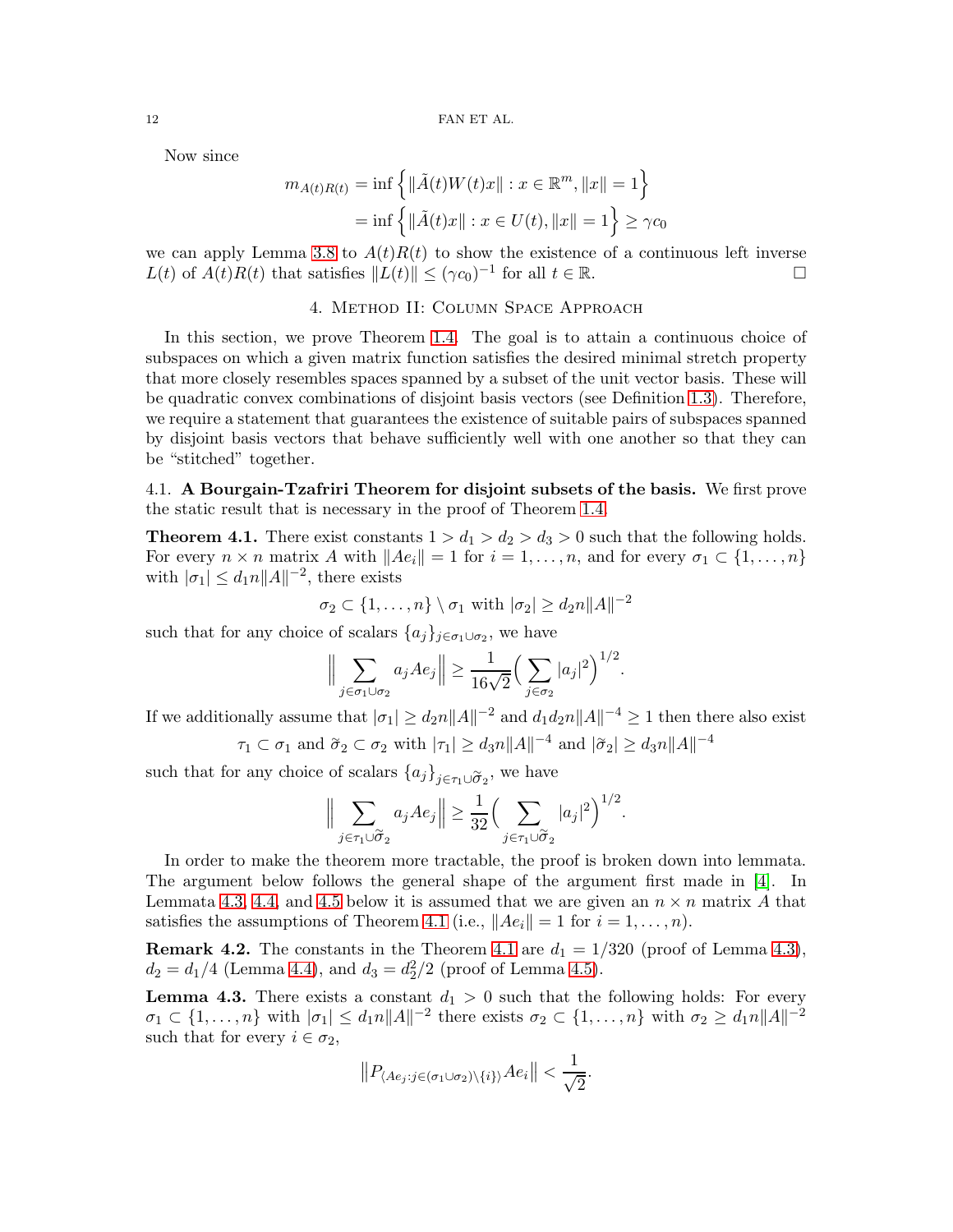*Proof.* Take  $\delta = 1/(8||A||^2)$  and  $d_1 = 1/(8 \cdot 40)$ . Let  $\{\xi_i\}_{i \in \sigma_1^c}$  be a sequence of independent random variables of mean  $\delta$  over a probability space  $(\Omega, \Sigma, \mu)$  taking only the values 0 and 1. Define

$$
D = \left\{ \omega \in \Omega : \Big| \sum_{i \in \sigma_1^c} \xi_i(\omega) - \delta |\sigma_1^c| \Big| \geq \delta |\sigma_1^c|/2 \right\}.
$$

By Bernstein's inequality (see, e.g., [\[4,](#page-21-0) Lemma 1.3] or [\[3\]](#page-21-15)),

<span id="page-12-0"></span>
$$
\mu(D) \le 2e^{-\delta|\sigma_1^c|/10}.\tag{3}
$$

For each  $\omega \in \Omega$ , let

$$
\sigma(\omega) = \{ j \in \sigma_1^c : \xi_j(\omega) = 1 \}.
$$

We will show that there must be at least one  $\sigma(\omega)$  which can be modified slightly to have the desired property. Set  $V = \langle Ae_i : i \in \sigma_1 \rangle$ . Then

$$
\int_{\Omega} \sum_{i \in \sigma_1^c} \xi_i(\omega) \left\| P_{\langle \xi_j(\omega) A e_j \cup V \rangle_{j \neq i, j \in \sigma_1^c}}(A e_i) \right\|^2 d\mu
$$
\n
$$
= \sum_{i \in \sigma_1^c} \left( \int_{\Omega} \xi_i(\omega) d\mu \right) \left( \int_{\Omega} \left\| P_{\langle \xi_j(\omega) A e_j \cup V \rangle_{j \neq i, j \in \sigma_1^c}}(A e_i) \right\|^2 d\mu \right)
$$
\n
$$
= \delta \int_{\Omega} \sum_{i \in \sigma_1^c} \left\| P_{\langle \xi_j(\omega) A e_j \cup V \rangle_{j \neq i, j \in \sigma_1^c}}(A e_i) \right\|^2 d\mu
$$
\n
$$
\leq \delta \int_{\Omega} \sum_{i \in \sigma_1^c} \left\| P_{\langle \xi_j(\omega) A e_j \cup V \rangle_{j \in \sigma_1^c}}(A e_i) \right\|^2 d\mu
$$

where the first equality used the fact that  $\xi_i(\omega)$  and  $||P_{\langle \xi_j(\omega)Ae_j \cup V \rangle_{j \neq i,j \in \sigma_1^c}}(Ae_i)||$ 2 are independent (since the latter is a function of  $(\xi_1, \ldots, \xi_{i-1}, \xi_{i+1}, \ldots, \xi_n)$  so that we may split up the integral into a product) and the last line used the monotonicity of projection norms. By letting  $W(\omega) = \{\xi_j(\omega)Ae_j : j \in \sigma_1^c\} \cup V$ , we have

$$
\int_{\Omega} \sum_{i \in \sigma_1^c} \xi_i(\omega) \left\| P_{\langle \xi_j(\omega) A e_j \cup V \rangle_{j \neq i, j \in \sigma_1^c}} (A e_i) \right\|^2 d\mu
$$
\n
$$
\leq \delta \int_{\Omega} \sum_{i \in \sigma_1^c} \left\| P_{\langle W(\omega) \rangle} (A e_i) \right\|^2 d\mu
$$
\n
$$
\leq \delta \int_{\Omega} \sum_{i=1}^n \left\| P_{\langle W(\omega) \rangle} (A e_i) \right\|^2 d\mu
$$
\n
$$
= \delta \int_{\Omega} \left\| P_{\langle W(\omega) \rangle} A \right\|_{\text{HS}}^2 d\mu
$$
\n
$$
\leq \delta \|A\|^2 \int_{\Omega} \left( |\sigma_1| + \sum_{j \in \sigma_1^c} \xi_j(\omega) \right) d\mu
$$
\n
$$
= \delta \|A\|^2 \left( |\sigma_1| + \delta |\sigma_1^c| \right)
$$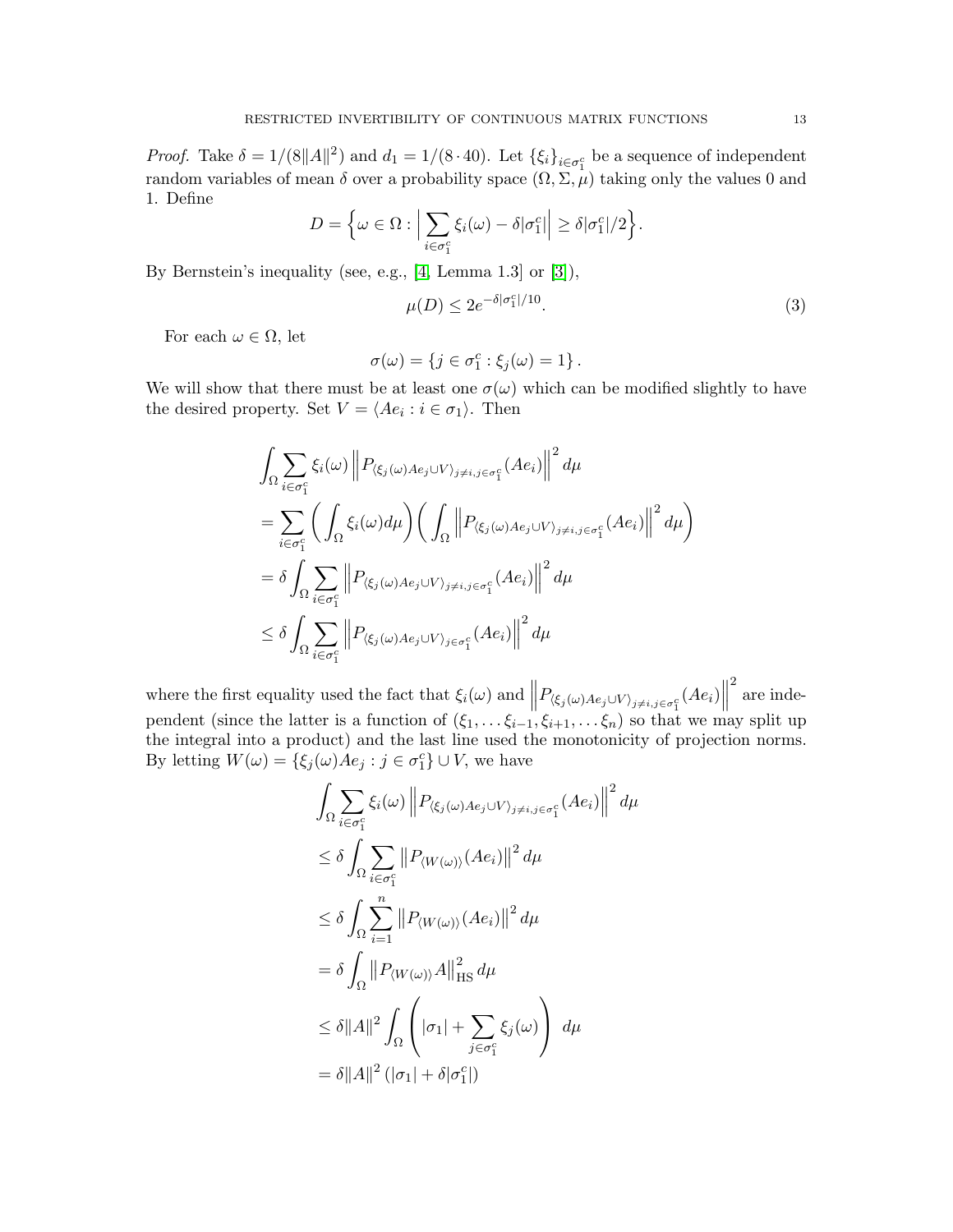where we used the standard inequality  $||A||_{\text{HS}}^2 \leq ||A||^2 \text{rank}(A)$  and then made use of the fact that  $\text{rank}(P_{\langle W(\omega)\rangle}A)$  is bounded above by the number of non-zero vectors in  $\{\xi_i(\omega): i \in \sigma_1^c\} \cup \{Ae_i : i \in \sigma_1\}$  which has the crude bound  $|\sigma_1| + \sum_{j \in \sigma_1^c} \xi_j(\omega)$ .

Since all functions involved are non-negative this yields:

$$
\int_{\Omega \setminus D} \sum_{i \in \sigma_1^c} \xi_i(\omega) \left\| P_{\langle \xi_j(\omega) A e_j \cup V \rangle_{j \neq i, j \in \sigma_1^c}} (A e_i) \right\|^2 d\mu
$$
  
\n
$$
\leq \int_{\Omega} \sum_{i \in \sigma_1^c} \xi_i(\omega) \left\| P_{\langle \xi_j(\omega) A e_j \cup V \rangle_{j \neq i, j \in \sigma_1^c}} (A e_i) \right\|^2 d\mu
$$
  
\n
$$
\leq \delta \|A\|^2 (|\sigma_1| + \delta |\sigma_1^c|)
$$

which, with [\(3\)](#page-12-0), implies that there exists a point  $\omega_0 \in \Omega \setminus D$  such that

$$
\sum_{i \in \sigma(\omega_0)} \left\| P_{\langle Ae_j \cup V \rangle_{j \in \sigma(\omega_0) \setminus \{i\}}}(Ae_i) \right\|^2 = \sum_{i \in \sigma_1^c} \xi_i(\omega_0) \left\| P_{\langle \xi_j(\omega_0) A e_j \cup V \rangle_{j \neq i, j \in \sigma_1^c}}(Ae_i) \right\|^2
$$
  

$$
\leq \frac{\delta \|A\|^2 (|\sigma_1| + \delta |\sigma_1^c|)}{1 - \mu(D)}
$$
  

$$
\leq \frac{\delta \|A\|^2 (|\sigma_1| + \delta |\sigma_1^c|)}{1 - 2 \exp\left(\frac{-\delta |\sigma_1^c|}{10}\right)}.
$$

The exponential factor in the denominator can be dealt with by working with working with two separate cases:

**Case 1:**  $\delta n < 40$ . In this case since  $d_1 = 1/(8 \cdot 40)$  we have that

$$
d_1 \frac{n}{\|A\|^2} = \frac{n\delta}{40} < 1
$$

so that  $|\sigma_1| = 0$ , and for any  $\sigma_2 \subset \{1, \ldots n\}$ , with  $|\sigma_2| = 1$  the statement is vacuously true. **Case 2:**  $\delta n \geq 40$ . Note that the assumption made on the columns of A imply that  $||A||^2 \ge 1$ . So since  $d_1 < 1/2$  and  $|\sigma_1| \le d_1 n ||A||^{-2}$  we must have that  $|\sigma_1^c| \ge n/2$ . Some simple calculus shows that  $1 - 2e^{-x} \ge 2/3$  for all  $x \ge 2$  and thus

$$
\sum_{i \in \sigma(\omega_0)} \left\| P_{\langle Ae_j \cup V \rangle_{j \in \sigma(\omega_0) \setminus \{i\}}}(Ae_i) \right\|^2 \leq \frac{\delta \|A\|^2(|\sigma_1| + \delta |\sigma_1^c|)}{1 - 2 \exp\left(\frac{-\delta |\sigma_1^c|}{10}\right)} \leq \frac{3}{2} \delta \|A\|^2(|\sigma_1| + \delta |\sigma_1^c|).
$$

By definition of  $D$ , we also have:

$$
|\sigma(\omega_0)| = \sum_{i \in \sigma_1^c} \xi_i(\omega_0) \ge \delta |\sigma_1^c|/2.
$$

Let

$$
\sigma_2 = \bigg\{ i \in \sigma(\omega_0) : \Big\| P_{\langle Ae_j \cup V \rangle_{j \in \sigma(\omega_0) \setminus \{i\}}} (Ae_i) \Big\| < 2 \|A\| \sqrt{\delta} \bigg\}.
$$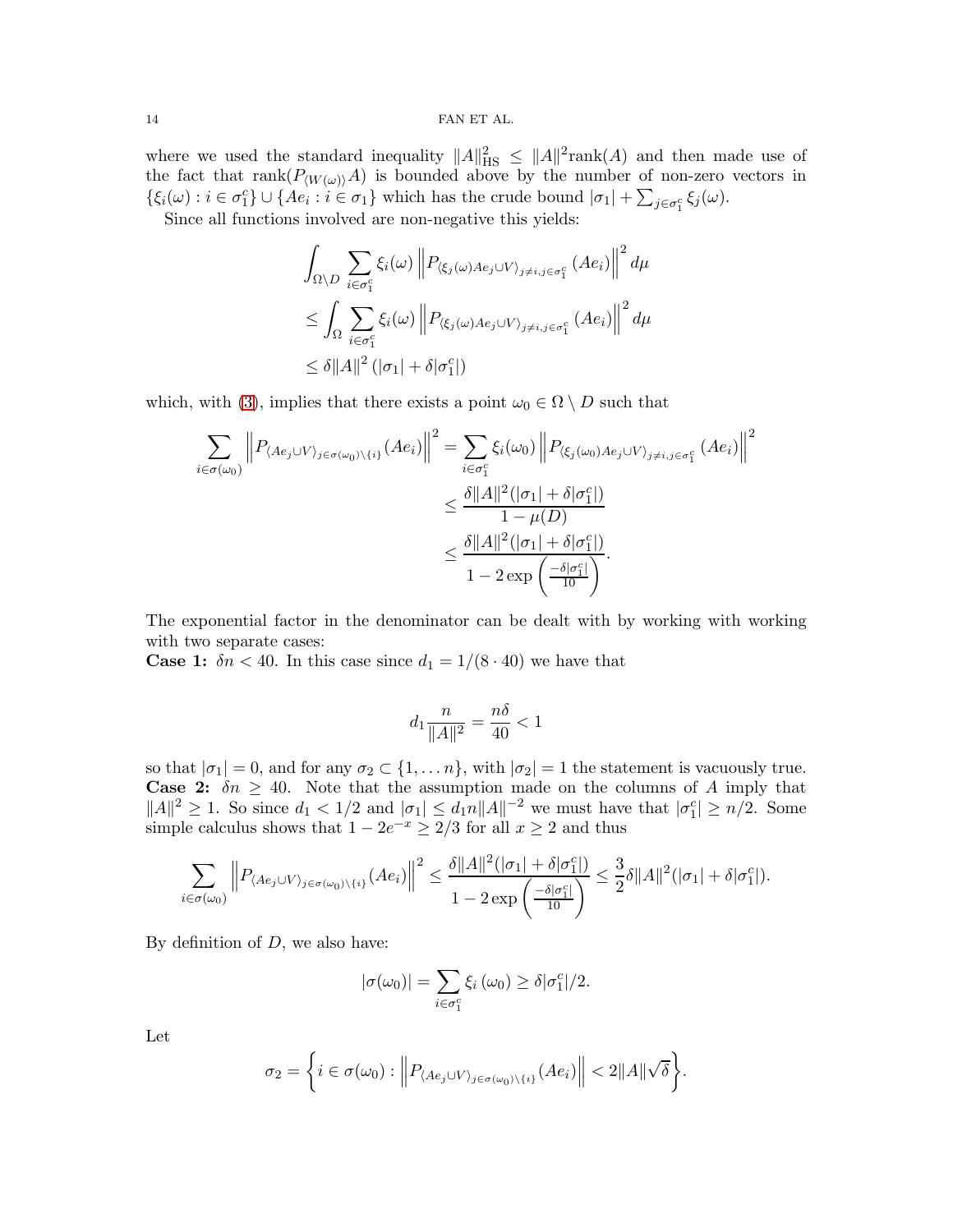Note that, given our choice of  $\delta$ ,  $\sigma_2$  satisfies the desired conclusion. We just need to provide a lower bound on its size. Now,

$$
\sum_{i \in \sigma(\omega_0) \setminus \sigma_2} \left\| P_{\langle Ae_j \cup V \rangle_{j \in \sigma(\omega_0) \setminus \{i\}}}(Ae_i) \right\|^2 \le \sum_{i \in \sigma(\omega_0)} \left\| P_{\langle Ae_j \cup V \rangle_{j \in \sigma(\omega_0) \setminus \{i\}}}(Ae_i) \right\|^2
$$
  

$$
\le \frac{3}{2} \delta \|A\|^2 \left( |\sigma_1| + \delta |\sigma_1^c| \right).
$$

so, using the definition of  $\sigma_2$ ,

$$
4||A||^2\delta|\sigma(\omega_0)\setminus\sigma_2|\leq \frac{3}{2}\delta||A||^2(|\sigma_1|+\delta|\sigma_1^c|).
$$

Since  $|\sigma_1| \leq d_1 n ||A||^{-2}$  and  $|\sigma(\omega_0)| \geq \delta |\sigma_1^c|/2$ , we have

$$
4||A||^2 \delta |\sigma(\omega_0) \setminus \sigma_2| \leq \frac{3}{2} \delta ||A||^2 \left( d_1 \frac{n}{||A||^2} + 2|\sigma(\omega_0)| \right).
$$

Solving this inequality for  $|\sigma_2|$  yields

$$
|\sigma_2| \ge \frac{1}{4} |\sigma(\omega_0)| - \frac{3}{8} d_1 \frac{n}{\|A\|^2}
$$
  
\n
$$
\ge \delta \frac{|\sigma_1^c|}{8} - d_1 \frac{n}{\|A\|^2}
$$
  
\n
$$
= \frac{|\sigma_1^c|}{64\|A\|^2} - \frac{n}{320\|A\|^2}
$$
  
\n
$$
\ge \frac{n}{128\|A\|^2} - \frac{n}{320\|A\|^2} \ge \frac{n}{320\|A\|^2} = d_1 \frac{n}{\|A\|^2}.
$$

<span id="page-14-0"></span>**Lemma 4.4.** For every  $\sigma_1 \subset \{1, \ldots, n\}$  with  $|\sigma_1| \leq d_1 n ||A||^{-2}$  there exists  $\sigma_2 \subset \{1, \ldots, n\}\setminus\{1, \ldots, n\}$  $\sigma_1$  with  $\sigma_2 \ge (d_1/2)n||A||^{-2}$  such that for every  $\{a_j\}_{j \in \sigma_1 \cup \sigma_2}$ :

$$
\left\|\sum_{j\in\sigma_1\cup\sigma_2}a_jAe_j\right\|\geq\frac{1}{4\sqrt{2|\sigma_2|}}\sum_{j\in\sigma_2}|a_j|.
$$

*Proof.* From Lemma [4.3](#page-11-1) there exists  $\sigma \subset \{1, \ldots, n\} \setminus \sigma_1$  with  $|\sigma| \geq d_1 n / ||A||^2$ , such that if for every  $i \in \sigma$  we let  $Ae_i = x_i$ , then

$$
||P_{\langle Te_k: k \in (\sigma_1 \cup \sigma) \setminus \{i\} \rangle} x_i|| < \frac{1}{\sqrt{2}}.
$$

For every  $i \in \sigma$ , let  $u'_i = x_i - P_{\langle Te_k : k \in (\sigma_1 \cup \sigma) \setminus \{i\} \rangle} x_i$ . Then, by orthogonality,

$$
||u'_i||^2 = ||x_i||^2 - ||P_{\langle Te_k: k \in (\tau \cup \sigma) \setminus \{i\} \rangle} x_i||^2 > 1 - \frac{1}{2} = \frac{1}{2}
$$

and  $||u'_i|| \leq 1$ . In addition, for  $i \in \sigma_1 \cup \sigma$  and  $j \in \sigma$  with  $i \neq j$ ,

$$
\langle x_i, u'_j \rangle = \langle x_i, x_j - P_{\langle Te_k : k \in (\sigma_1 \cup \sigma) \setminus \{j\} \rangle} x_j \rangle
$$
  
= 
$$
\langle x_i, x_j \rangle - \langle x_i, P_{\langle Te_k : k \in (\sigma_1 \cup \sigma) \setminus \{j\} \rangle} x_j \rangle
$$
  
= 
$$
\langle x_i, x_j \rangle - \langle P_{\langle Te_k : k \in (\sigma_1 \cup \sigma) \setminus \{j\} \rangle} x_i, x_j \rangle = 0.
$$

Similarly, for  $i \in \sigma$ 

$$
\langle x_i, u'_i \rangle = ||x_i||^2 - \langle x_i, P_{\langle Te_k : k \in (\sigma_1 \cup \sigma) \setminus \{i\}} x_i \rangle
$$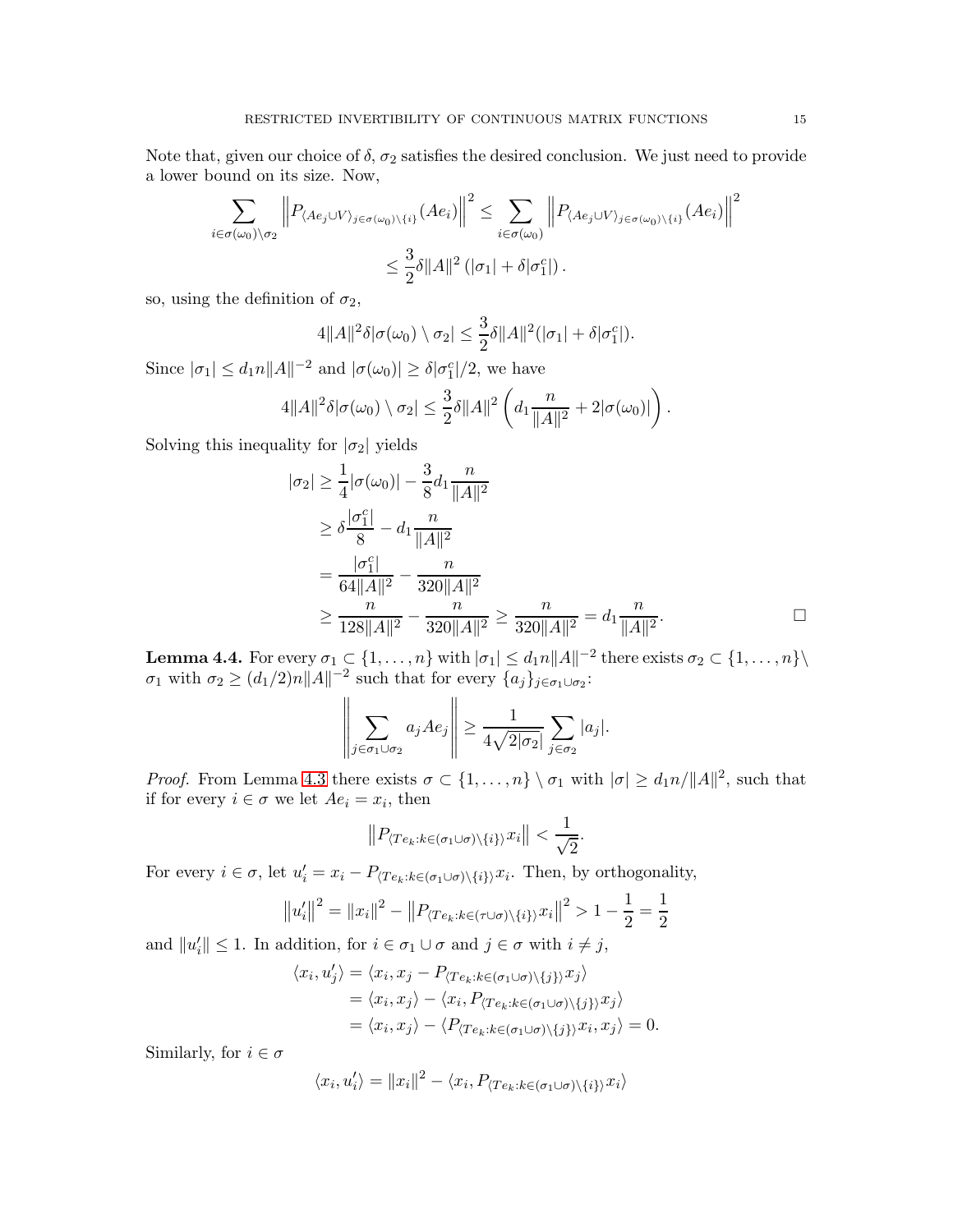$$
=1-\|P_{\langle Te_k:k\in(\sigma_1\cup\sigma)\setminus\{i\}\rangle}x_i\|^2>1/2.
$$

For  $i \in \sigma$  let  $u_i = ||u'_i||^{-1}u'_i$ , so that  $1 \ge \langle x_i, u_i \rangle > 1/2$ .

If  $E(X)$  denotes the expected value of the random variable X over  $\{-1,1\}^{\sigma}$  with the uniform probability measure, a simple calculation yields

$$
\mathbb{E}\Big(\Big\|\sum_{i\in\sigma}\varepsilon_i u_i\Big\|^2\Big)=\sum_{i\in\sigma}\|u_i\|^2=|\sigma|.
$$

Thus if

$$
\mathcal{E} = \Big\{ (\varepsilon_i)_{i \in \sigma} \in \{-1, 1\}^{\sigma} : \Big\| \sum_{i \in \sigma} \varepsilon_i u_i \Big\| \leq 2\sqrt{|\sigma|} \Big\},\
$$

it follows then by Markov's inequality that

$$
|\mathcal{E}|\geq \frac{3}{4}2^{|\sigma|}.
$$

By a theorem of Sauer and Shelah (see, e.g., [\[4,](#page-21-0) Page 144] or [\[17\]](#page-22-2)), whenever k satisfies

<span id="page-15-0"></span>
$$
|\mathcal{E}| > \sum_{i=0}^{k-1} \binom{|\sigma|}{i},\tag{4}
$$

then there exists a subset  $\sigma_2 \subset \sigma$  of cardinality k such that for each tuple  $(\varepsilon_i)_{i \in \sigma_2}$  there exists an extension  $(\varepsilon_i)_{i \in \sigma}$  which belongs to  $\mathcal{E}$ . Note that [\(4\)](#page-15-0) holds for  $k \geq \frac{|\sigma|}{2}$  $\frac{\sigma_1}{2}$  and therefore we may choose  $\sigma_2$  with  $|\sigma_2| \ge (d_1 n)/(2||A||^2)$  and  $|\sigma_2| \ge |\sigma|/2$ .

To see that  $\sigma_2$  satisfies the conclusion, let  $\{a_j\}_{j\in\sigma_1\cup\sigma_2}$  be given. Define  $\theta_i \in \{-1,1\}$  for each  $i \in \sigma_2$  so that  $\theta_i a_i = |a_i|$ . Then let  $(\varepsilon_i)_{i \in \sigma}$  be an extension of  $(\theta_i)_{i \in \sigma_2}$  that belongs to  $\mathcal E$ . It follows that

$$
\left| \left\langle \sum_{j \in \sigma} \varepsilon_j u_j, \sum_{j \in \sigma_1 \cup \sigma_2} a_j x_j \right\rangle \right| \leq \left\| \sum_{j \in \sigma} \varepsilon_j u_j \right\| \left\| \sum_{j \in \sigma_1 \cup \sigma_2} a_j x_j \right\|
$$
  

$$
\leq 2\sqrt{|\sigma|} \left\| \sum_{j \in \sigma_1 \cup \sigma_2} a_j x_j \right\|
$$
  

$$
\leq 2\sqrt{2|\sigma_2|} \left\| \sum_{j \in \sigma_1 \cup \sigma_2} a_j x_j \right\|.
$$

Hence

$$
2\sqrt{2}\sqrt{|\sigma_2|} \Big\| \sum_{j \in \sigma_1 \cup \sigma_2} a_j x_j \Big\| \ge \Big| \Big\langle \sum_{j \in \sigma} \varepsilon_j u_j, \sum_{j \in \sigma_1 \cup \sigma_2} a_j x_j \Big\rangle \Big| = \sum_{j \in \sigma_2} |a_j| \langle x_j, u_j \rangle \ge \frac{1}{2} \sum_{j \in \sigma_2} |a_j| \cdot \Box
$$

In the next step, we will require Khintchine's inequality which states the following. Let {1, −1}<sup>n</sup> be endowed with the uniform probability measure. For  ${b_\ell}_{\ell=1}^n$  in R we have

$$
\mathbb{E}\left(\left|\sum_{\ell=1}^n \varepsilon_\ell b_\ell\right|\right) \geq \frac{1}{\sqrt{2}} \left(\sum_{\ell=1}^n |b_\ell|^2\right)^{1/2}.
$$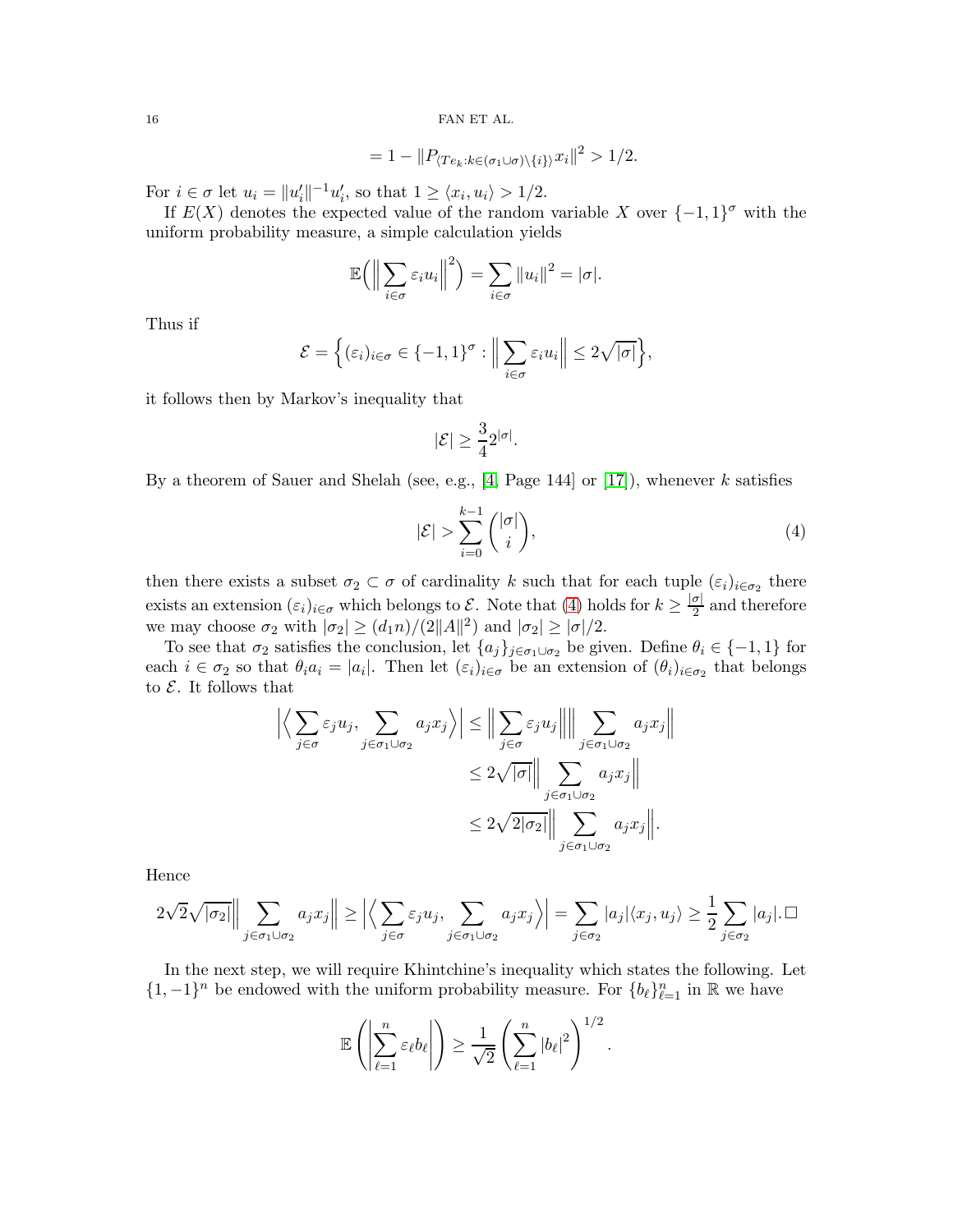<span id="page-16-0"></span>**Lemma 4.5.** For every  $\sigma_1 \subset \{1, \ldots, n\}$  with  $|\sigma_1| \leq d_1 n ||A||^{-2}$ , there exists  $\sigma_2 \subset \{1, \ldots, n\}\setminus\{1, \ldots, n\}$  $\sigma_1$  with  $\sigma_2 \ge (d_1/4)n||A||^{-2}$  such that for every  $\{a_j\}_{j \in \sigma_1 \cup \sigma_2}$  in  $\mathbb{R}$ :

$$
\left\|\sum_{j\in\sigma_1\cup\sigma_2}a_jAe_j\right\|\geq\frac{1}{16\sqrt{2}}\left(\sum_{j\in\sigma_2}|a_j|^2\right)^{1/2}.
$$

*Proof.* Consider the set  $\sigma$  supplied by applying Lemma [4.4](#page-14-0) and denote  $c' = 1/(4\sqrt{2})$ . We need to establish a subset  $\sigma_2 \subset \sigma$  of cardinality  $|\sigma_2| \geq |\sigma|/2$  such that for any choice of coefficients in  $\{a_j\}_{j\in\sigma_1\cup\sigma_2}$ :

$$
\left\|\sum_{j\in\sigma_1\cup\sigma_2}a_jAe_j\right\|\geq \frac{c'}{4}\left(\sum_{j\in\sigma_2}|a_j|^2\right)^{1/2}.
$$

Suppose, for contradiction, that such a subset does not exist. Let  $Ae_j = x_j$ . Put  $v_1 = \sigma$ . Then there exists a vector  $y_1 = \sum_{k \in v_1 \cup \sigma_1} b_{1,k} x_k$  such that  $||y_1|| < c'/4$ , but  $\sum_{k \in v_1} |b_{1,k}|^2 = 1.$ 

Assume that we have already constructed subsets  $v_1 \supset v_2 \supset \cdots \supset v_p$  with  $|v_p| \geq |\sigma|/2$ , and vectors  $\{y_\ell\}_{\ell=1}^p$  such that  $y_\ell = \sum_{k \in v_\ell \cup \sigma_1} b_{\ell,k} x_k$  and  $||y_\ell|| < c'/4$  and  $\sum_{k \in v_\ell} |b_{\ell,k}|^2 = 1$ , for  $1 \leq \ell \leq p$ . Consider the set

$$
v_{p+1} = \left\{ k \in v_p \; : \; \sum_{\ell=1}^p |b_{\ell,k}|^2 < 1 \right\}.
$$

If  $|v_{p+1}| < |\sigma|/2$ , then stop the procedure. On the other hand, if  $|v_{p+1}| \geq |\sigma|/2$ , then there exists a vector

$$
y_{p+1} = \sum_{k \in v_{p+1} \cup \sigma_1} b_{p+1,k} x_k
$$

such that  $||y_{l+1}|| < c'/4$  and  $\sum_{k \in v_{p+1}} |b_{j,k}|^2 = 1$ .

By the pigeon-hole principle, this algorithm must eventually terminate, say after  $m$ steps. Then

$$
|v_{m+1}| < \frac{|\sigma|}{2}
$$

and thus, for  $\ell \in \sigma \setminus v_{m+1}$ , we have that

$$
\sum_{\ell=1}^m |b_{\ell,k}|^2 \ge 1
$$

with the convention that  $b_{\ell,k} = 0$  for those  $\ell$  and  $k$  for which  $b_{\ell,k}$  has not been defined. Hence

$$
m = \sum_{\ell=1}^{m} \sum_{k \in v_{\ell}} |b_{\ell,k}|^2 = \sum_{k \in \sigma} \sum_{\ell=1}^{m} |b_{\ell,k}|^2 \ge \sum_{k \in \sigma \setminus v_{m+1}} \sum_{\ell=1}^{m} |b_{\ell,k}|^2 \ge |\sigma \setminus v_{m+1}|
$$

and this implies that  $m \geq |\sigma|/2$ .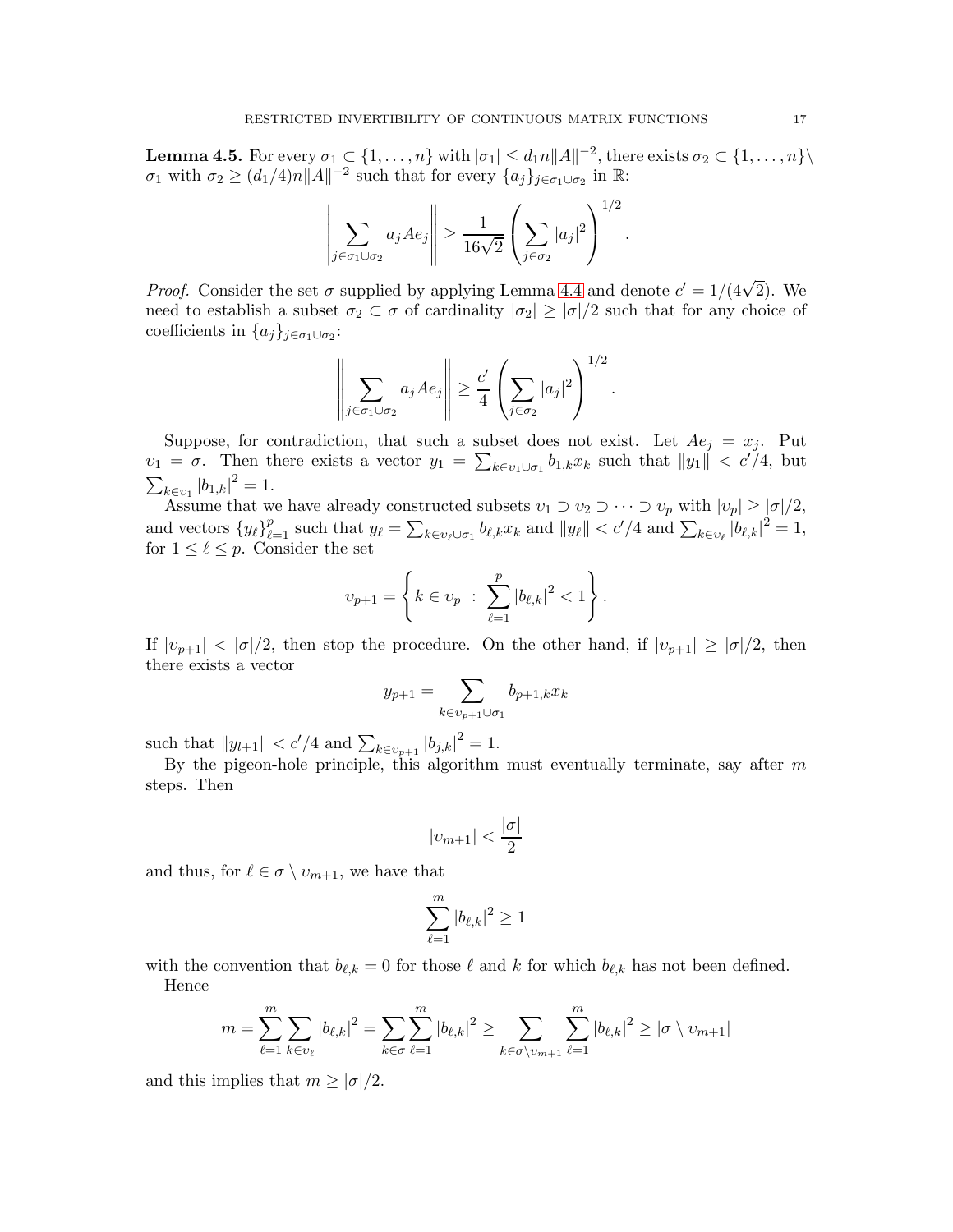On the other hand, we have

$$
\frac{c'\sqrt{m}}{4} > \left(\sum_{\ell=1}^{m} \|y_{\ell}\|^2\right)^{\frac{1}{2}} = \left(\int \left\|\sum_{\ell=1}^{m} \varepsilon_{\ell} y_{\ell}\right\|^2 d\varepsilon\right)^{\frac{1}{2}}
$$

$$
\geq \int \left\|\sum_{\ell=1}^{m} \varepsilon_{\ell} y_{\ell}\right\| d\varepsilon
$$

$$
= \int \left\|\sum_{k \in \sigma \cup \sigma_1}^{m} \left(\sum_{\ell=1}^{m} \varepsilon_{\ell} b_{\ell,k}\right) x_k\right\| d\varepsilon
$$

$$
\geq \frac{c'}{\sqrt{|\sigma|}} \sum_{k \in \sigma} \int \left\|\sum_{\ell=1}^{m} \varepsilon_{\ell} b_{\ell,k}\right| d\varepsilon \qquad (5)
$$

<span id="page-17-1"></span><span id="page-17-0"></span>
$$
\geq \frac{c'}{\sqrt{2|\sigma|}} \sum_{k \in \sigma} \left( \sum_{\ell=1}^m |b_{\ell,k}|^2 \right)^{\frac{1}{2}} \tag{6}
$$

where  $(5)$  follows from Lemma [4.4,](#page-14-0) and  $(6)$  follows from Khintchine's inequality.

However, the inductive construction implies

<span id="page-17-2"></span>
$$
\sum_{\ell=1}^{m} |b_{\ell,k}|^2 \le 2
$$
 (7)

for all  $k \in \sigma$ . This is clear if  $k \in v_{m+1}$  because of how we construct  $v_{m+1}$ , while if  $k \in (v_p \setminus v_{p+1})$  for some  $1 \leq p \leq m$ , we have that

$$
\sum_{\ell=1}^m |b_{\ell,k}|^2 = \sum_{\ell=1}^{p-1} |b_{\ell,k}|^2 + |b_{p,k}|^2 < 2.
$$

It follows from [\(6\)](#page-17-1) and [\(7\)](#page-17-2) that

$$
\frac{\sqrt{m |\sigma|}}{2} > \sqrt{2} \sum_{k \in \sigma} \left( \sum_{\ell=1}^{m} |b_{\ell,k}|^2 \right)^{\frac{1}{2}}
$$
  

$$
\geq \sum_{k \in \sigma} \left( \sum_{\ell=1}^{m} |b_{\ell,k}|^2 \right)^{\frac{1}{2}} \left( \sum_{\ell=1}^{m} |b_{\ell,k}|^2 \right)^{\frac{1}{2}}
$$
  

$$
= \sum_{k \in \sigma} \sum_{\ell=1}^{m} |b_{\ell,k}|^2 = m.
$$

Thus  $m < |\sigma|/4$  which contradicts the fact that  $m \ge |\sigma|/2$ .

We now prove Theorem [4.1.](#page-11-2)

*Proof of Theorem [4.1.](#page-11-2)* First apply Lemma [4.5](#page-16-0) to obtain  $\sigma_2$  that satisfies the desired conclusion for  $d_2 = d_1/4$ . We will next assume  $|\sigma_1| \geq d_2 n ||A||^{-2}$  and  $d_1 d_2 n ||A||^{-4} \geq 1$ . Let  $d_3 = d_2^2$ . Choose  $\tilde{\sigma}_2 \subset \sigma_2$  with the largest possible cardinality that satisfies the implicit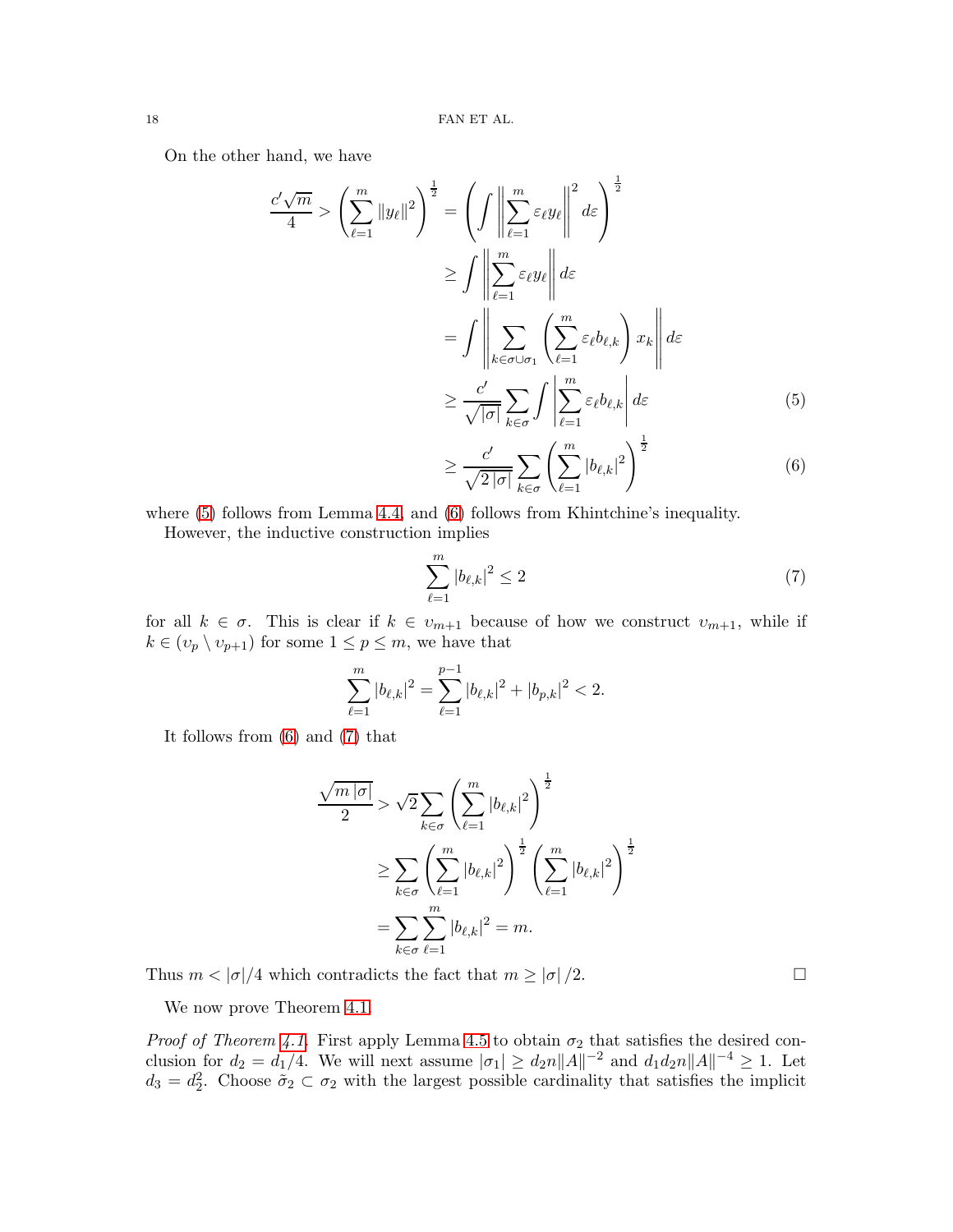bound  $|\tilde{\sigma}_2| \leq d_1(|\sigma_1| + |\tilde{\sigma}_2|)/||A||^2$  (such sets exist; the empty set is one such example). Define  $n' = |\sigma_1| + |\tilde{\sigma}_2|$  and note that

$$
n' \geq |\sigma_1| \geq d_2 \frac{n}{\|A\|^2}.
$$

Since  $|\sigma_2| \ge d_2 n / ||A||^2$ , the set  $\sigma_2$  is sufficiently large to have allowed us to choose  $\tilde{\sigma}_2$  such that

$$
|\tilde{\sigma}_2| \ge |d_1 d_2 n / ||A||^4 \ge (d_1 d_2 n / ||A||^4) / 2 \quad \text{(because } d_1 d_2 n / ||A||^4 \ge 1)
$$
  

$$
\ge d_3 n / ||A||^4.
$$

Now we define  $V = \langle e_j : j \in \sigma_1 \cup \tilde{\sigma}_2 \rangle$  and  $A' = A|_V$ . An application of Lemma [4.5](#page-16-0) to the matrix A' and the set  $\tilde{\sigma}_2$ , yields a subset  $\tau_1 \subset \sigma_1$  such that

$$
|\tau_1| \ge d_2 n' / \|A'\|^2 \ge d_2^2 n / \|A\|^4 \ge d_3 n / \|A\|^4,
$$

and for any choice of scalars  ${a_j}_{j \in \tau_1 \cup \widetilde{\sigma}_2}$ , we have

<span id="page-18-0"></span>
$$
\left\| \sum_{j \in \tau_1 \cup \widetilde{\sigma}_2} a_j A e_j \right\| \ge \frac{1}{16\sqrt{2}} \left( \sum_{j \in \tau_1} |a_j|^2 \right)^{1/2}.
$$
 (8)

As  $\sigma_2$  was provided by Lemma [4.5](#page-16-0) and  $\tau_1 \subset \sigma_1$ ,  $\tilde{\sigma}_2 \subset \sigma_2$  we also have

<span id="page-18-1"></span>
$$
\left\| \sum_{j \in \tau_1 \cup \widetilde{\sigma}_2} a_j A e_j \right\| \ge \frac{1}{16\sqrt{2}} \left( \sum_{j \in \widetilde{\sigma}_2} |a_j|^2 \right)^{1/2}.
$$
 (9)

Recall that for any two non-negative numbers x, y we have  $\max\{x, y\} \ge (1/\sqrt{2})(x^2+y^2)^{1/2}$ , which in conjunction with  $(8)$  and  $(9)$  yields the desired inequality.

The above theorem guarantees the existence of subsets of columns that can be "stitched" together without violating the minimal stretch property.

4.2. The proof of Theorem [1.4.](#page-2-1) Recall that an m-dimensional subspace U of  $\mathbb{R}^n$  is a λ-quadratic convex combination of  $U_{\sigma_1}$  and  $U_{\sigma_2}$ , where  $\lambda \in [0,1]$  and  $\sigma_1 = \{i_1 < \cdots < i_m\}$ ,  $\sigma_2 = \{j_1 < \cdots < j_m\}$  are disjoint subsets of  $\{1, \ldots, n\}$ , such that U is spanned by the orthonormal sequence  $u_k = \lambda^{1/2} e_{i_k} + (1 - \lambda)^{1/2} e_{j_k}, k = 1, \ldots, m.$ 

In order to prove Theorem [1.4,](#page-2-1) we will combine Theorem [4.1](#page-11-2) with a continuous traversal between disjoint subsets of the basis via quadratic convex combinations.

<span id="page-18-2"></span>**Lemma 4.6.** Let  $A : [a, b] \to M_{n \times n}$  be a continuous matrix function and let  $\sigma_1, \sigma_2 \subset$  $\{1,\ldots,n\}$  such that  $|\sigma_1| = |\sigma_2|$  and  $\sigma_1 \cap \sigma_2 = \emptyset$ . Let  $U = \langle e_i : i \in \sigma_1 \cup \sigma_2 \rangle$  and suppose there exists a  $c > 0$  such that  $m_{A(t)|U} \geq c$  for all  $t \in [a, b]$ . Let  $\{U(t)\}_{t \in [a, b]}$  be such that, for each  $t \in [a, b], U(t)$  is the  $(1 - (t - a)/(b - a))$ -quadratic convex combination of  $U_{\sigma_1}$  and  $U_{\sigma_2}$ . Then  $\{U(t)\}_{t\in[a,b]}$  is a continuous choice of subspaces of  $\mathbb{R}^n$  such that  $U(a) = U_{\sigma_1}$ ,  $U(b) = U_{\sigma_2}$ , and  $m_{A(t)|_{U(t)}} \ge c$  for all  $t \in [a, b]$ .

*Proof.* Write  $\sigma_1 = \{i_1 < \cdots < i_m\}, \sigma_2 = \{j_1 < \cdots < j_m\}$  so that for every  $t \in [a, b]$ ,

$$
u_k(t) = \left(1 - \frac{t-a}{b-a}\right)^{1/2} e_{i_k} + \left(\frac{t-a}{b-a}\right)^{1/2} e_{j_k}, \ k = 1, \dots, m
$$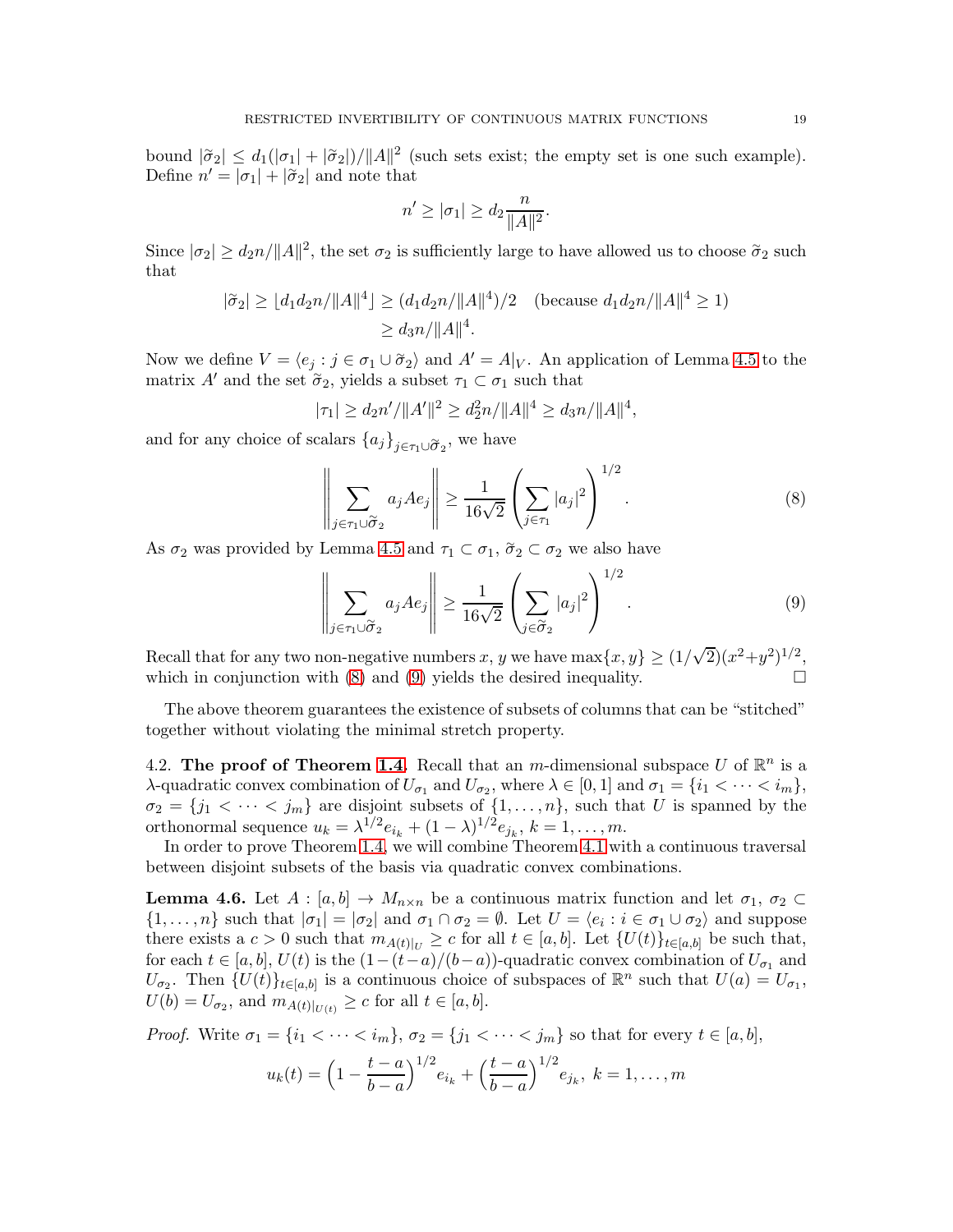is an orthonormal basis for  $U(t)$ . As this is a continuous choice of orthonormal basis, by Lemma [2.4,](#page-4-5)  $\{U(t)\}_{t\in[a,b]}$  is a continuous choice of subspaces and clearly  $U(a) = U_{\sigma_1}$ ,  $U(b)=U_{\sigma_2}.$ 

To complete the proof, for  $t \in [a, b]$  note that

$$
m_{A(t)|_{U(t)}} = \inf \{ ||A(t)x|| : x \in U(t), ||x|| = 1 \}
$$
  
\n
$$
\geq \inf \{ ||A(t)x|| : x \in U, ||x|| = 1 \} \quad \text{(as } U(t) \subset U)
$$
  
\n
$$
= m_{A(t)|_U} \geq c.
$$

We now have all the tools at our disposal to prove Theorem [1.4,](#page-2-1) which is restated for convenience.

**Theorem 4.7.** There exist universal constants  $c = 1/33$  and  $d = 2^{-15}/100$  such that for all continuous matrix functions  $A : \mathbb{R} \to M_{n \times n}$  with the property that  $||A(t)e_i|| = 1$  for all  $t \in \mathbb{R}$  and  $1 \leq i \leq n$ , there exists a continuous family of m-dimensional subspaces  ${U(t)}_{t\in\mathbb{R}}$  of  $\mathbb{R}^n$  with  $m \geq dn/\Lambda^4$  where  $\Lambda = \sup_{t\in\mathbb{R}} ||A(t)||$  such that  $||A(t)v|| \geq c||v||$  for every  $t \in \mathbb{R}$  and every  $v \in U(t)$ . Furthermore, each subspace  $U(t)$  is a quadratic convex combination of disjoint basis vectors.

*Proof.* Note that  $c = 1/33$  is a perturbation of  $1/32$  and  $d = d_3$ , which are from the conclusion of Theorem [4.1](#page-11-2) and Remark [4.2.](#page-11-3) If  $d_1 d_2 n / \Lambda^4 \leq 1$ , then we may simply select  $U(t) = \langle e_1 \rangle$ , for all  $t \in \mathbb{R}$ . Hence, we may assume  $d_1 d_2 n / \Lambda^4 \geq 1$ . Note that

<span id="page-19-0"></span>
$$
\left\lceil d_2 \frac{n}{\Lambda^2} \right\rceil = \left\lceil \frac{1}{4} d_1 \frac{n}{\Lambda^2} \right\rceil \le d_1 \frac{n}{\Lambda^2},
$$

since  $d_1 n/\Lambda^2 \geq d_1 d_2 n/\Lambda^4 \geq 1$ . Furthermore,

$$
\left\lceil d_3 \frac{n}{\Lambda^4} \right\rceil \le d_3 \frac{n}{\Lambda^4} + 1 \le \frac{d_2}{2\Lambda^2} \left( d_2 \frac{n}{\Lambda^2} \right) + \frac{d_1}{\Lambda^2} \left( d_2 \frac{n}{\Lambda^2} \right) \le 2d_1 \left( d_2 \frac{n}{\Lambda^2} \right) < \frac{1}{3} \left\lceil d_2 \frac{n}{\Lambda^2} \right\rceil. \tag{10}
$$

By Lemma [3.4](#page-7-2) we can find an increasing sequence of points  $(t_i)_{i\in\mathbb{Z}}$  such that for all  $i \in \mathbb{Z}$  and t in  $[t_{i-1}, t_{i+1}], ||A(t_i) - A(t)|| \leq \varepsilon = 1/32 - 1/33.$  Moreover, by Theorem [4.1](#page-11-2) applied to the matrix  $A(t_0)$  and the empty set, there exists a subset  $\sigma_0 \subset \{1, \ldots, n\}$  with  $|\sigma_0| = [d_2 n/\Lambda^2] \leq d_1 n/\Lambda^2$  such that for any choice of coefficients  $\{a_j\}_{j \in \sigma_0}$  we have

$$
\Big\|\sum_{j\in\sigma_0} a_j A(t_0) e_j\Big\| \ge \frac{1}{16\sqrt{2}} \Big(\sum_{j\in\sigma_0} |a_j|^2\Big)^{1/2} \ge \frac{1}{32} \Big(\sum_{j\in\sigma_0} |a_j|^2\Big)^{1/2}.
$$

By using  $||A(t_0) - A(t)|| \leq \varepsilon = 1/32 - 1/33$  we obtain that if  $U = \langle e_j : j \in \sigma_0 \rangle$ , then  $m_{A(t)|_{U}} \ge 1/33$  for all  $t \in [t_{-1}, t_1]$  (see the last part of Lemma [3.4\)](#page-7-2).

We now focus on the interval  $[t_0,\infty)$  as a symmetric argument can be applied to  $(-\infty, t_0]$ . In reality, an extra stitching needs to be performed at  $t_0$  to concatenate the two solutions. We omit this as it is essentially contained in the ensuing argument.

Iteratively applying Theorem [4.1,](#page-11-2) for  $i \geq 0$ , we can obtain the sets with following properties:

- (i)  $\sigma_{i+1} \subset \{1, \ldots, n\} \setminus \sigma_i$  with  $|\sigma_{i+1}| = \lceil d_2 n/\Lambda^2 \rceil \leq d_1 n/\Lambda^2$  such that, for  $U = \langle e_j : j \in \mathbb{R} \rangle$  $\sigma_{i+1}$ , we have  $m_{A(t)|_{U}} \geq 1/33$  for  $t \in [t_{i}, t_{i+2}]$ .
- (ii)  $\tilde{\sigma}_{i+1} \subset \sigma_{i+1}$  and  $\tilde{\tau}_i \subset \sigma_i$  with  $|\tilde{\sigma}_{i+1}| = |\tilde{\tau}_i| = |d_{3}n/\Lambda^4|$  such that, for  $U = \langle e_j : j \in \Lambda^4 \rangle$  $\tilde{\tau}_i \cup \tilde{\sigma}_{i+1}$ , we have  $m_{A(t)|_U} \geq 1/33$  for  $t \in [t_i, t_{i+1}]$ .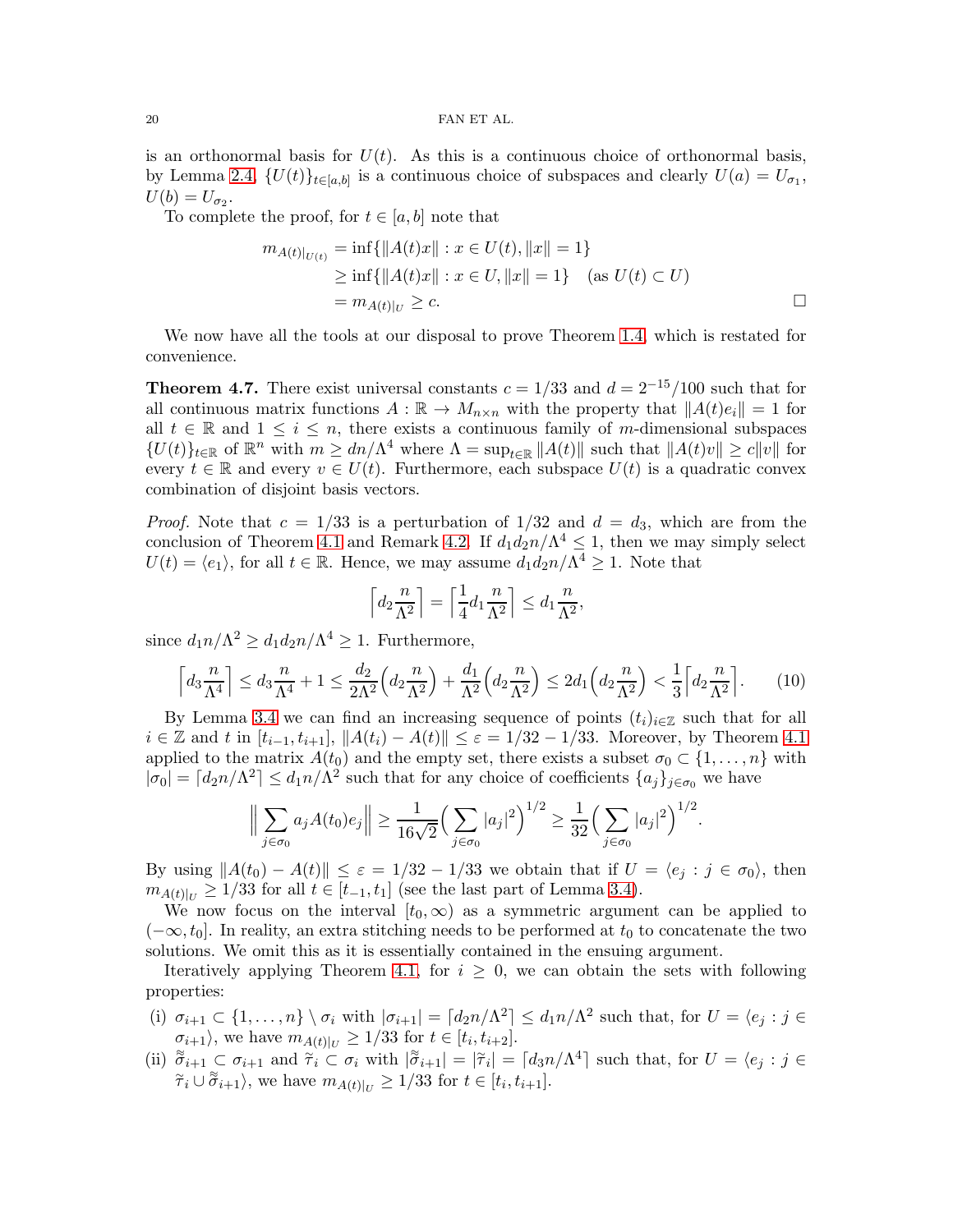Indeed, suppose  $\sigma_i$  has been constructed with  $|\sigma_i| = \lceil d_2 n/\Lambda^2 \rceil \leq d_1 n/\Lambda^2$  such that, for  $U = \langle e_j : j \in \sigma_i \rangle$ , we have  $m_{A(t)|_U} \geq 1/33$  for  $t \in [t_i, t_{i+2}]$ . To obtain the sets  $\sigma_{i+1}$ ,  $\tilde{\tau}_i$  and  $\widetilde{\sigma}_{i+1}$ , we apply Theorem [4.1](#page-11-2) to the matrix  $A(t_{i+1})$  and the set  $\sigma_i$ . Because  $|\sigma_i| \leq d_1 n/\Lambda^2$ , we first get  $\sigma_{i+1} \subset \{1,\ldots,n\}$  with  $|\sigma_{i+1}| \geq d_2n/\Lambda^2$  (which, after truncating, we may assume satisfies  $|\sigma_{i+1}| = [d_2 n/\Lambda^2]$  such that, for any choice of coefficients  $\{a_j\}_{j \in \sigma_i \cup \sigma_{i+1}}$ ,

$$
\Big\|\sum_{j \in \sigma_i \cup \sigma_{i+1}} a_j A(t_{i+1}) e_j\Big\| \ge \frac{1}{32} \Big(\sum_{j \in \sigma_{i+1}} |a_j|^2\Big)^{1/2}.
$$

Using  $||A(t_{i+1}) - A(t)|| \leq \varepsilon = 1/32 - 1/33$  we obtain that, if  $U = \langle e_j : j \in \sigma_{i+1} \rangle$ , then  $m_{A(t)|_U} \ge 1/33$  for all  $t \in [t_i, t_{i+2}]$ . Since  $|\sigma_i| = \lceil d_{2}n/\Lambda^2 \rceil \ge d_{2}n/\Lambda^2$ , the second part of Theorem [4.1](#page-11-2) yields  $\tilde{\tau}_i \subset \sigma_i$  and  $\tilde{\sigma}_{i+1} \subset \sigma_{i+1}$  with  $|\tilde{\tau}_i|, |\tilde{\sigma}_{i+1}| \geq d_3n/\Lambda^4$  (which after truncating we may assume  $|\tilde{\tau}_i| = |\tilde{\sigma}_{i+1}| = [d_3 n/\Lambda^4]$  such that for any choice of coefficients  ${a_j}_{j \in \widetilde{\tau}_i \cup \widetilde{\sigma}_{i+1}}$  we have

$$
\Big\|\sum_{j\in\widetilde{\mathcal{T}}_i\cup\widetilde{\widetilde{\mathcal{O}}}_{i+1}}a_jA(t_{i+1})e_j\Big\|\geq\frac{1}{32}\Big(\sum_{j\in\widetilde{\mathcal{T}}_i\cup\widetilde{\widetilde{\mathcal{O}}}_{i+1}}|a_j|^2\Big)^{1/2}.
$$

By using  $||A(t_{i+1}) - A(t)|| \leq \varepsilon = 1/32 - 1/33$  we obtain that, if  $U = \langle e_j : j \in \tilde{\tau}_i \cup \tilde{\sigma}_{i+1} \rangle$ , then  $m_{A(t)|_U} \ge 1/33$  for all  $t \in [t_i, t_{i+1}].$ 

To construct our continuous collection of subspaces, consider the interval  $[t_i, t_{i+1}]$ . Using  $\langle e_j : j \in \tilde{\tau}_i \rangle$  at  $t_i$  and  $\langle e_j : j \in \tilde{\sigma}_{i+1} \rangle$  at  $t_{i+1}$ , we will invoke Lemma [4.6](#page-18-2) to construct a continuous collection of subspaces  $\{U(t)\}_{t\in[t_i,t_{i+1}]}$ , that has dimension  $\lceil d_3n/\Lambda^4\rceil$  for every  $i \geq 0$ . A diagram of the construction has been provided below for the reader's convenience:



As indicated on the diagram there is no reason to suppose  $\tilde{\tau}_{i+1} = \tilde{\sigma}_{i+1}$ , so we must devise a way to "stitch" together the collection of subspaces at each endpoint, in order to construct a continuous collection of subspaces  $\{U(t)\}_{t\in\mathbb{R}}$ . We choose an  $\eta_i \in (0, \frac{t_{i+1}-t_i}{2})$  $\frac{1-t_i}{2}$ and allow for another instance of "stitching" in the interval  $[t_{i+1} - \eta_i, t_{i+1})$ . This allows for us to continuously switch between  $[t_i, t_{i+1}]$  and  $[t_{i+1}, t_{i+2}]$ .

It is necessary to observe here that both  $\tilde{\tau}_{i+1}$  and  $\tilde{\sigma}_{i+1}$  are subsets of  $\sigma_{i+1}$ . Thus the minimal stretch property holds for  $U = \langle e_j : j \in \tilde{\tau}_{i+1} \cup \tilde{\sigma}_{i+1} \rangle$ . We would like to switch from  $\langle e_j : j \in \tilde{\sigma}_{i+1} \rangle$  at  $t_{i-1} - \eta_i$  to  $\langle e_j : j \in \tilde{\tau}_{i+1} \rangle$  at  $t_{i+1}$ . To do this, it suffices to choose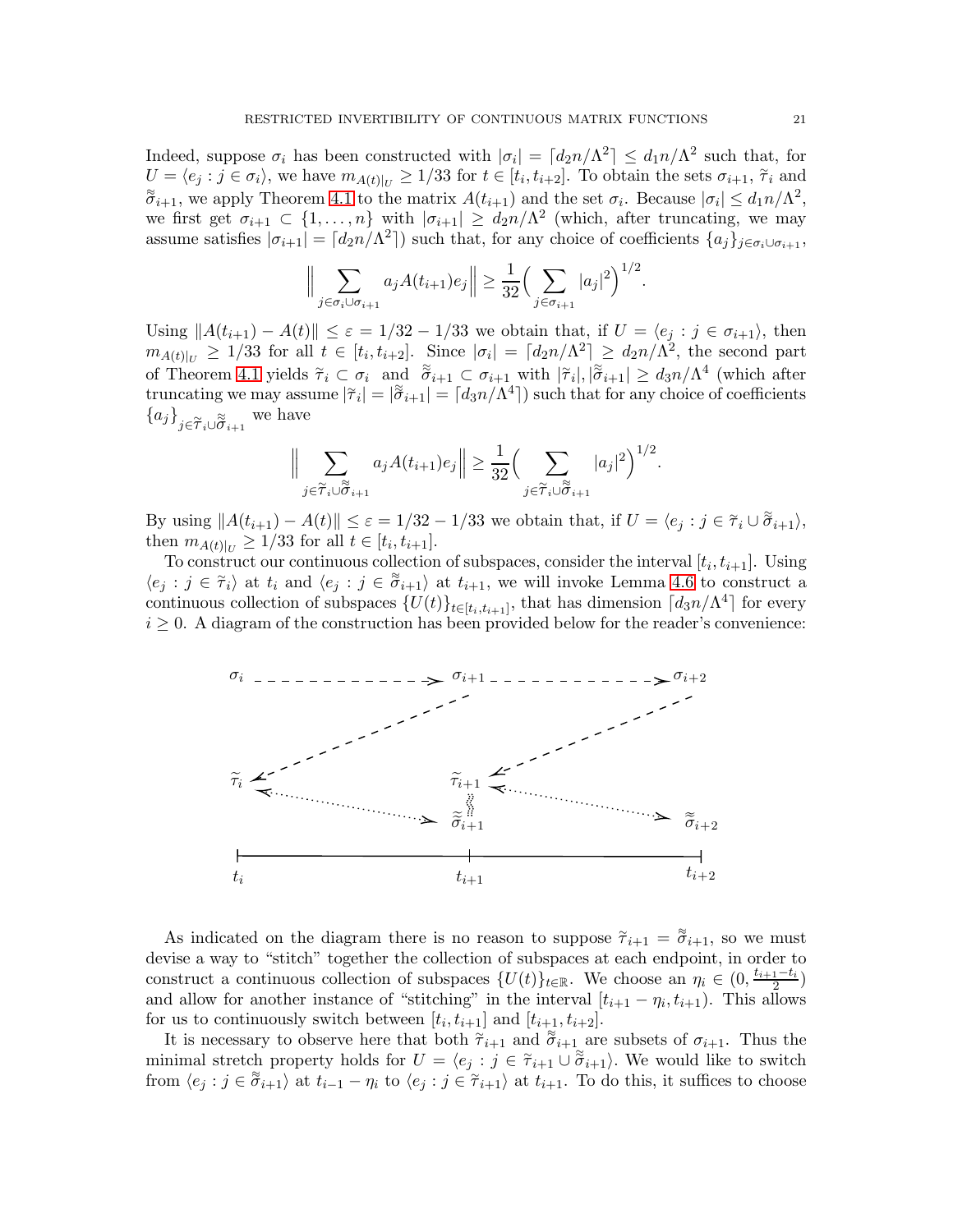a new subset  $\xi_{i+1} \subset \sigma_{i+1} \setminus (\tilde{\tau}_{i+1} \cup \tilde{\sigma}_{i+1})$  with  $|\xi_{i+1}| = |\tilde{\tau}_{i+1}| = |\tilde{\sigma}_{i+1}| = \lceil d_3 n / \Lambda^4 \rceil$ . This is possible because

$$
|\widetilde{\tau}_{i+1} \cup \widetilde{\sigma}_{i+1}| \le 2\left\lceil d_3 \frac{n}{\Lambda^4} \right\rceil < \frac{2}{3} \left\lceil d_2 \frac{n}{\Lambda^2} \right\rceil = \frac{2}{3} |\sigma_{i+1}| \quad \text{(by (10))}.
$$

We can now switch between the following subspaces for each  $[t_i, t_{i+1}]$ :

At  $t_i$ : Begin with  $U(t_i) = \langle e_j : j \in \tilde{\tau}_i \rangle$ .

At 
$$
t_{i+1} - \eta_i
$$
: Switch to  $U(t_{i+1} - \eta_i) = \langle e_j : j \in \tilde{\sigma}_{i+1} \rangle$  using Lemma 4.6.

At 
$$
t_{i+1} - \eta_i/2
$$
: Switch to  $U(t_{i+1} - \eta_i/2) = \langle e_j : j \in \xi_i \rangle$  using Lemma 4.6.

At  $t_{i+1}$ : Switch to  $U(t_{i+1}) = \langle e_j : j \in \tilde{\tau}_{i+1} \rangle$  using Lemma [4.6.](#page-18-2)

#### **ACKNOWLEDGEMENTS**

The fourth and fifth authors are greatly indebted to Professors Alfonso Gracia-Saz (1976-2021) and Inder Bir Passi (1939-2021), without whose unfaltering support and encouragement the authors would never have considered continued studies in mathematics and to whom far more is owed than can be expressed. This paper is dedicated to their memories.

#### **REFERENCES**

- <span id="page-21-4"></span>[1] J. Anderson. Extensions, restrictions, and representations of states on  $C^*$ -algebras. Trans. Amer. Math. Soc., 249(2):303–329, 1979.
- <span id="page-21-8"></span>[2] D. Andrew, A. Perturbations of Schauder bases in the spaces  $C(K)$  and  $L^p$ ,  $p > 1$ . Studia Math., 65(3):287–298, 1979.
- <span id="page-21-15"></span>[3] G. Bennett. Upper bounds on the moments and probability inequalities for the sum of independent, bounded random variables. Biometrika, 52:559–569, 1965.
- <span id="page-21-0"></span>[4] J. Bourgain and L. Tzafriri. Invertibility of "large" submatrices with applications to the geometry of Banach spaces and harmonic analysis. Israel J. Math., 57(2):137–224, 1987.
- <span id="page-21-1"></span>[5] J. Bourgain and L. Tzafriri. Restricted invertibility of matrices and applications. In Analysis at Urbana, Vol. II (Urbana, IL, 1986–1987), volume 138 of London Math. Soc. Lecture Note Ser., pages 61–107. Cambridge Univ. Press, Cambridge, 1989.
- <span id="page-21-5"></span><span id="page-21-2"></span>[6] J. Bourgain and L. Tzafriri. On a problem of Kadison and Singer. J. Reine Angew. Math., 420:1–43, 1991.
- [7] P. G. Casazza and J. C. Tremain. Revisiting the Bourgain-Tzafriri restricted invertibility theorem. Oper. Matrices, 3(1):97–110, 2009.
- <span id="page-21-13"></span>[8] Y. Dai, A. Hore, S Jiao, T. Lan, and P. Motakis. Continuous factorization of the identity matrix. Involve, 13(1):149–164, 2020.
- <span id="page-21-9"></span><span id="page-21-3"></span>[9] R. V. Kadison and I. M. Singer. Extensions of pure states. Amer. J. Math., 81:383–400, 1959.
- [10] N. J. Laustsen, R. Lechner, and P. F. X. Müller. Factorization of the identity through operators with large diagonal. J. Funct. Anal., 275(11):3169–3207, 2018.
- <span id="page-21-11"></span><span id="page-21-10"></span>[11] R. Lechner. Factorization in mixed norm Hardy and BMO spaces. Studia Math., 242(3):231–265, 2018.
- [12] R. Lechner, P. Motakis, P. F. X. Müller, and Th. Schlumprecht. Strategically reproducible bases and the factorization property. Israel J. Math., 238(1):13–60, 2020.
- <span id="page-21-12"></span>[13] R. Lechner, P. Motakis, P. F. X. Müller, and Th. Schlumprecht. The factorisation property of  $\ell^{\infty}(X_k)$ . Math. Proc. Cambridge Philos. Soc., 171(2):421–448, 2021.
- <span id="page-21-14"></span>[14] S. J. Leon. Linear algebra with applications. Macmillan, Inc., New York; Collier-Macmillan Publishers, London, 1980.
- <span id="page-21-7"></span>[15] A. W. Marcus, D. A. Spielman, and N. Srivastava. Interlacing families II: Mixed characteristic polynomials and the Kadison-Singer problem. Ann. of Math. (2), 182(1):327–350, 2015.
- <span id="page-21-6"></span>[16] A. Naor and P. Youssef. Restricted invertibility revisited. In A journey through discrete mathematics, pages 657–691. Springer, Cham, 2017.